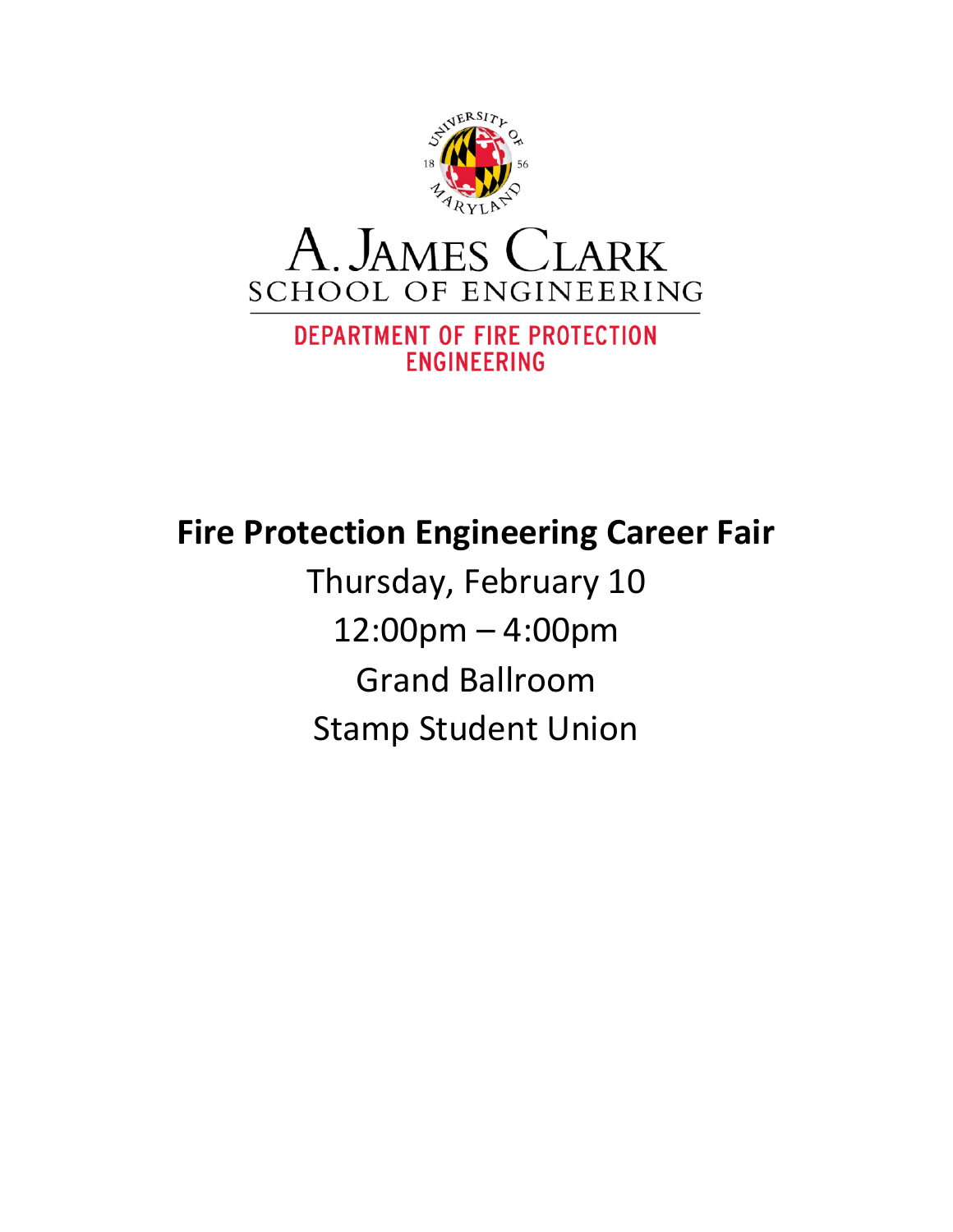# **Company Listings**

**Company:** AECOM

**Locations:** Arlington, VA. Orange, CA

**Type of Positions:** Co-op/Intern & Entry-Level

**Position Titles:** Intern (Arlington, VA), New Grad (Arlington, VA), Intern (Orange, CA)

#### **Company Description:**

We are the world's trusted infrastructure consulting firm  $-$  planners, designers, engineers, program and construction managers driven by a common purpose to deliver a better world. On projects spanning transportation, buildings, water, energy and the environment, our public-and private sector clients trust us to solve their most complex challenges. Through our Think and Act Globally strategy we are focused on extending our industry-leading, global expertise to each of our projects around the world, transforming the way we deliver work through technology and digital platforms, and enhancing our position as a leading Environment, Social & Governance (ESG) company.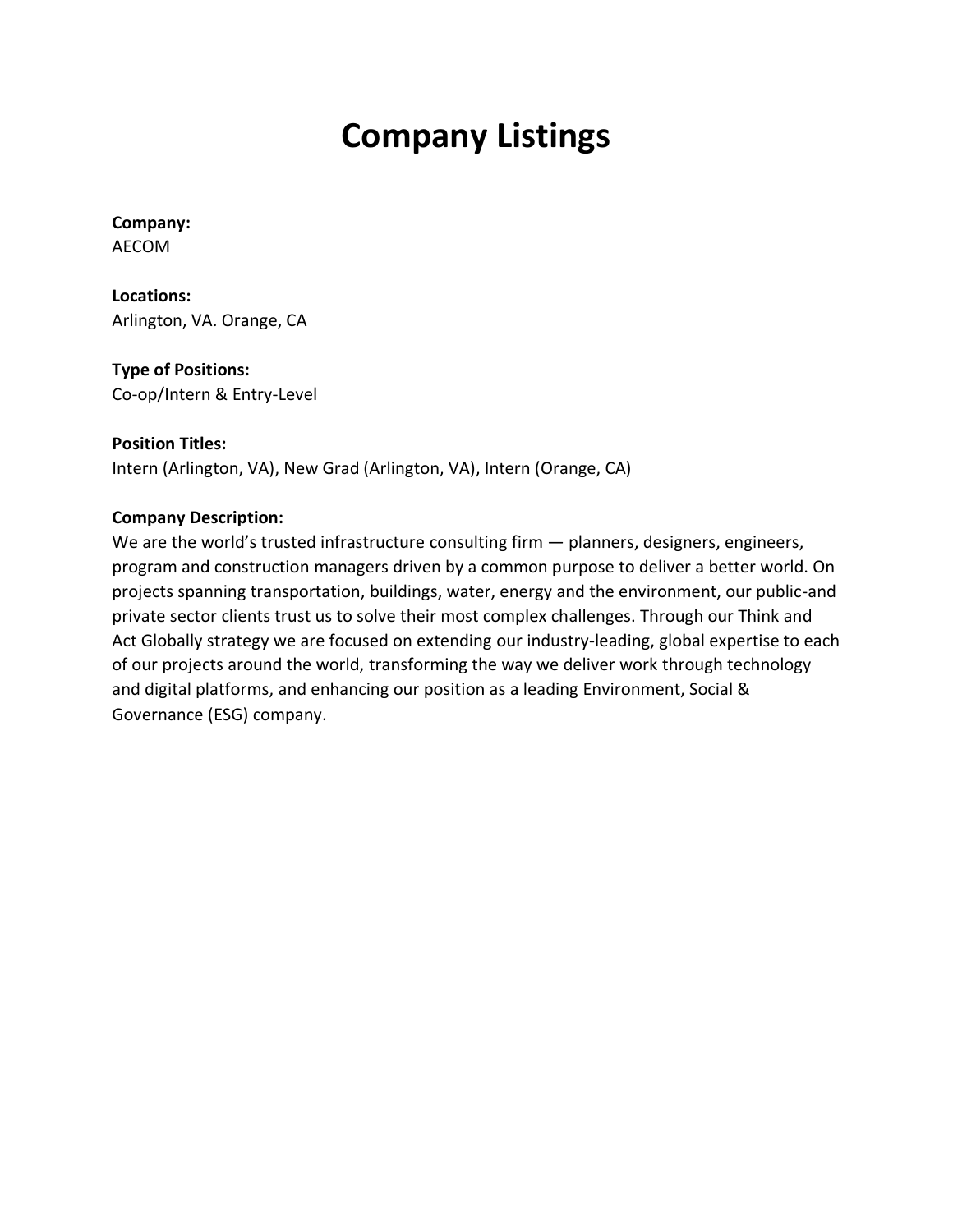**Company:** Arora Engineers

**Locations:** New York, NY, Chadds Ford, PA

**Type of Positions:** Co-op/Intern

**Position Titles:** Fire Life/Safety Internship

#### **Company Description:**

For over 35 years, Arora's solid mix of industry knowledge and expertise allows the firm to offer a broad spectrum of engineering services, including oversight, project management, and design of new and existing mechanical, electrical, plumbing, electrical aeronautical, fire protection, and IT building and airfield systems. Arora also provides construction management and facilities maintenance management.

Arora's multidisciplinary approach offers clients comprehensive, cost-effective solutions to their most challenging situations. The firm's technical staff has both the understanding of and experience in engineering and integration to enable the successful programming, design, and implementation of specialized building systems.

From the initial design process, bid services, and cost estimation to construction and ongoing facility maintenance and management, Arora's team of professionals is equipped to address any problem, and most importantly, to find the right solution.

Arora understands the critical nature of responsiveness and quality control. By coupling highly educated and experienced engineers with leading-edge engineering practices and technologies, Arora's efforts are more streamlined and efficient. This is the perfect complement to the firm's personal, hands-on approach.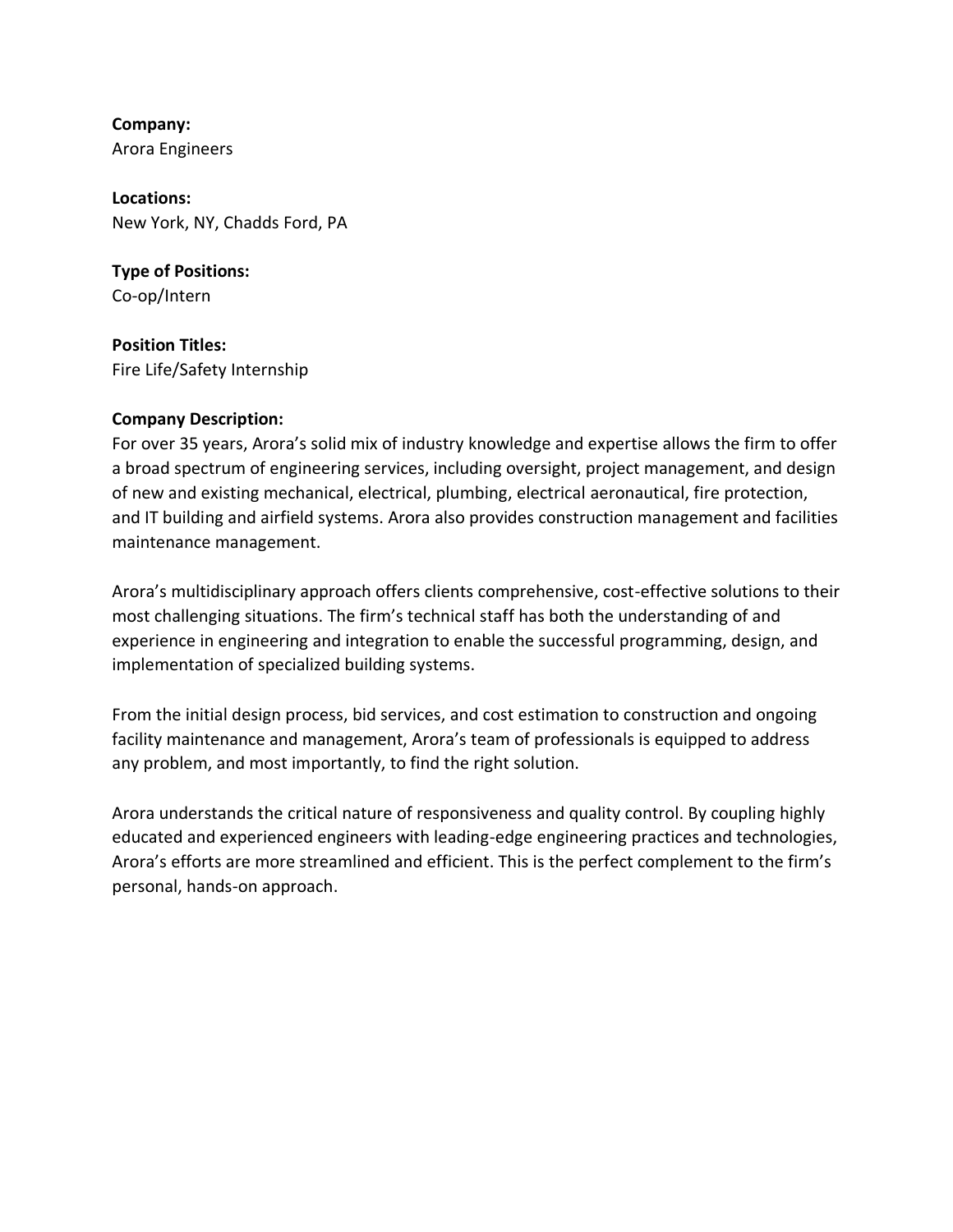Arup

**Locations:** Boston, DC, New York, LA, San Francisco

#### **Type of Positions:** Co-op/Intern & Entry-Level

#### **Position Titles:**

Graduate Fire Engineer (San Francisco) May 2022 Graduate Fire Engineer (Boston, DC, New York, LA) Jan 2023 Fire Engineering Intern (Boston, DC, New York, LA, San Francisco) May 2023

#### **Company Description:**

Dedicated to sustainable development, Arup is a collective of 16,000 designers, advisors and experts working across 140 countries. Founded to strive for humanity and excellence in everything that we do, we collaborate with our clients and partners, using imagination, technology and rigor to shape a better world. Fire engineers at Arup provide strategic advice through code consulting, fire prevention through specialized fire safety design, insight into risk and human behavior, and advanced techniques in simulation and analysis to stay at the forefront of fire engineering.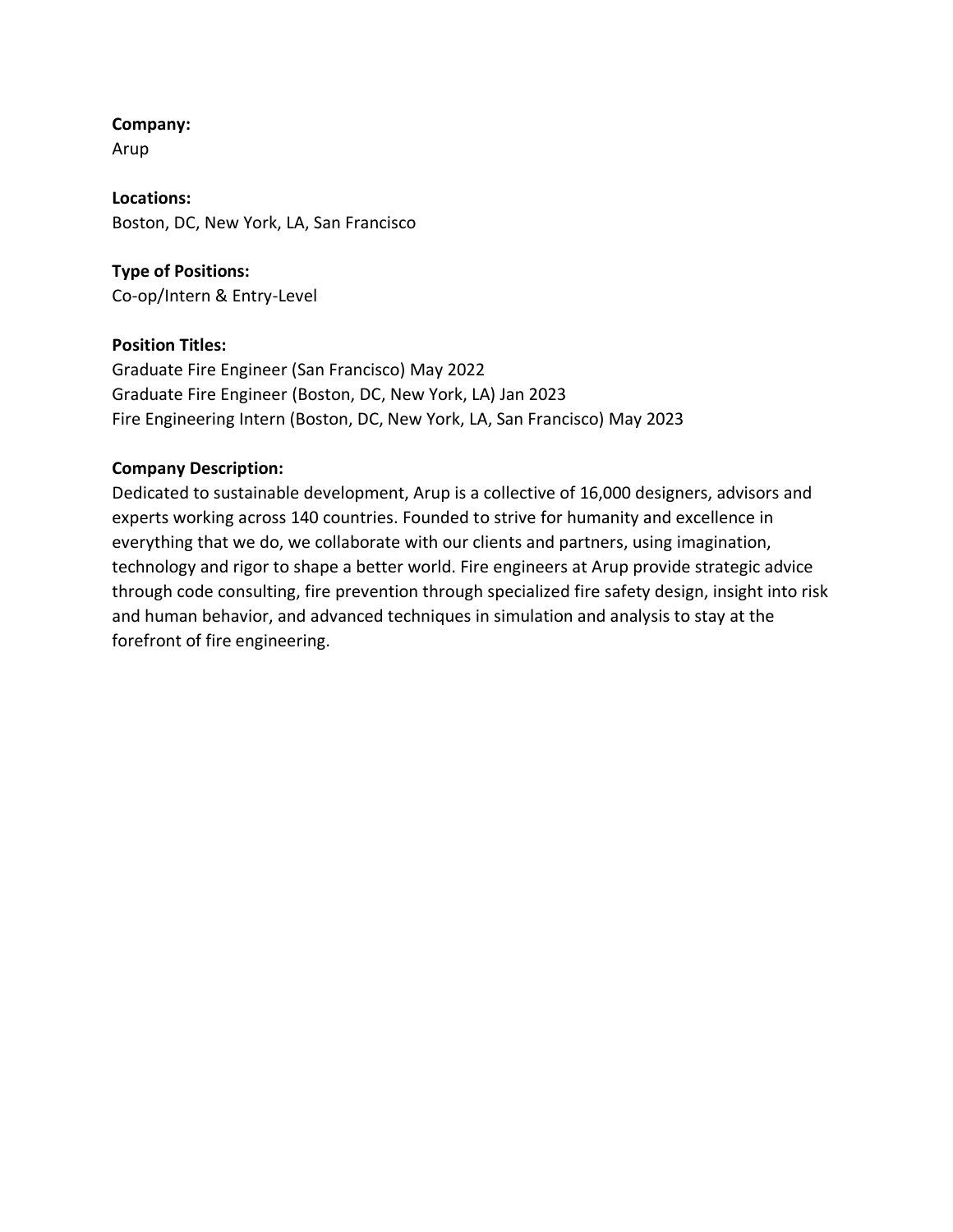**Company:** Bechtel Corporation

**Locations:** Houston, TX Reston, VA

**Type of Positions:** Co-op/Intern & Entry-Level

**Position Titles:** Fire Protection Engineer Fire Protection Engineering Intern

#### **Company Description:**

Bechtel has a long tradition of technical and engineering excellence in supporting multiple industries. Our engineers use their ideas and ingenuity to create innovative, practical, and costeffective solutions for our customers.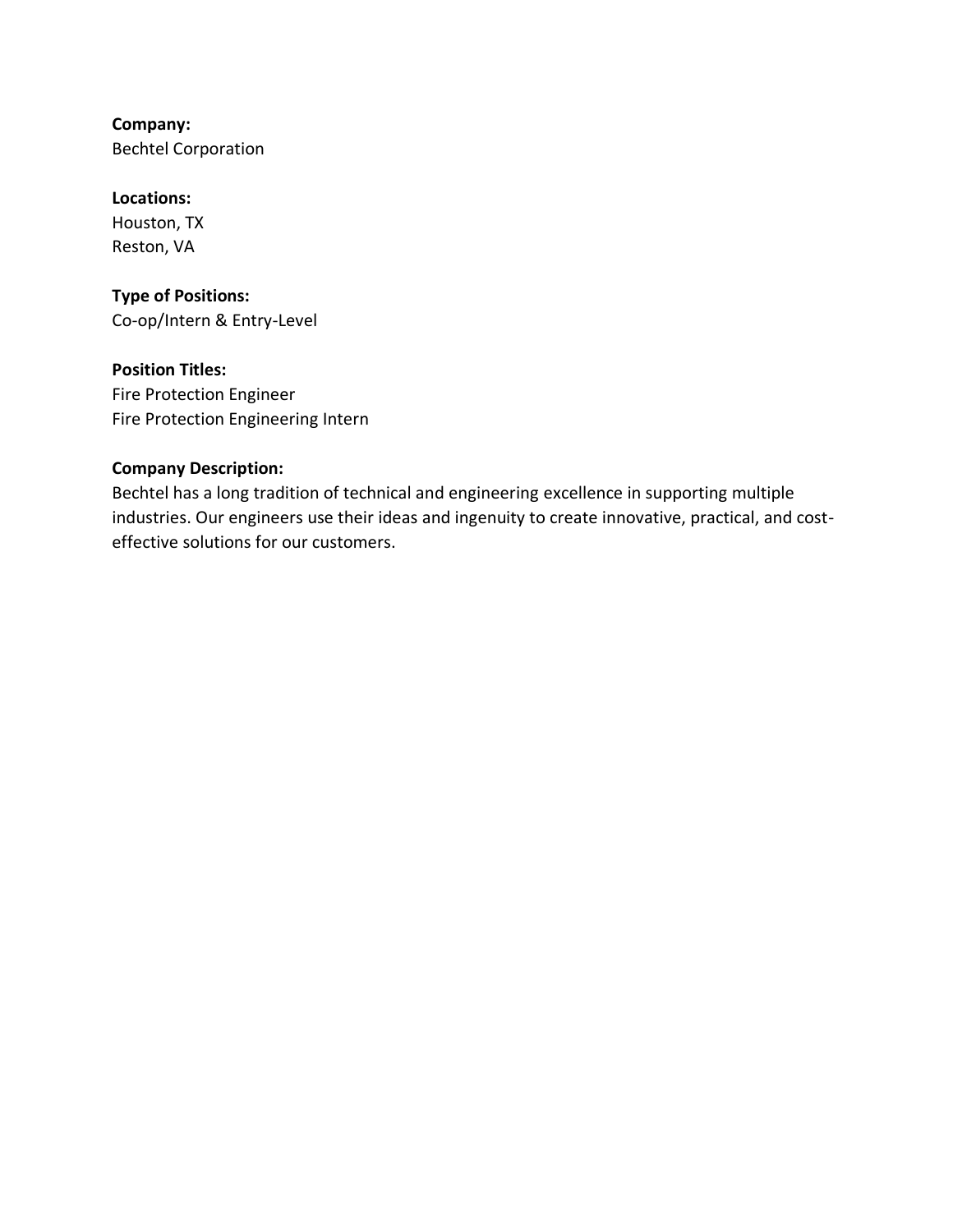**Company:** Blue Engineering and Consulting

**Locations:** Ellicott City, MD

# **Type of Positions:**

Entry-Level

# **Position Titles:**

Consultant - Fire Protection

A Fire Protection Engineer will work collaboratively with other disciplines to support our LNG team. A successful candidate will desire to:

- Perform fire protection evaluations for new and existing hydrocarbon processing facilities, with a strong focus on LNG facilities (occasional travel required).
- Develop flame and gas detection layouts using performance-based design principles over prescriptive methods.
- Design plant fire water systems and perform hydraulic calculations to specify fire water tanks, fire pumps, and other system components.
- Specify fire extinguishing systems using dry chemicals and clean agents, as well as other special hazard systems.
- Coordinate emergency response and training for plant personnel and local emergency responders.
- Perform hazard modeling for thermal radiation exposure from fires and flammable/toxic vapor dispersion from accidental releases.
- Learn additional facets of the LNG project lifecycle such as:
- o Design engineering (Heat and Material Balances, Piping and Instrumentation Diagrams)
- o Process safety (Process Hazard Analysis- HAZID, HAZOPs)
- o Federal regulatory and permitting requirements (including facility siting studies, building siting studies, and other quantitative risk assessments)
- Assist with ad hoc projects as assigned by managers.

# **Company Description:**

Blue Engineering and Consulting (BLUE) is an engineering and consulting firm which specializes in Liquefied Natural Gas (LNG) facility design, siting, compliance, and safety.

Our consultants work on numerous LNG projects across all phases of development. BLUE works for some of the largest development corporations in the world as well as some of the smallest private developers, showing the ability to be highly flexible and consistently deliver high quality work products on time and within budget.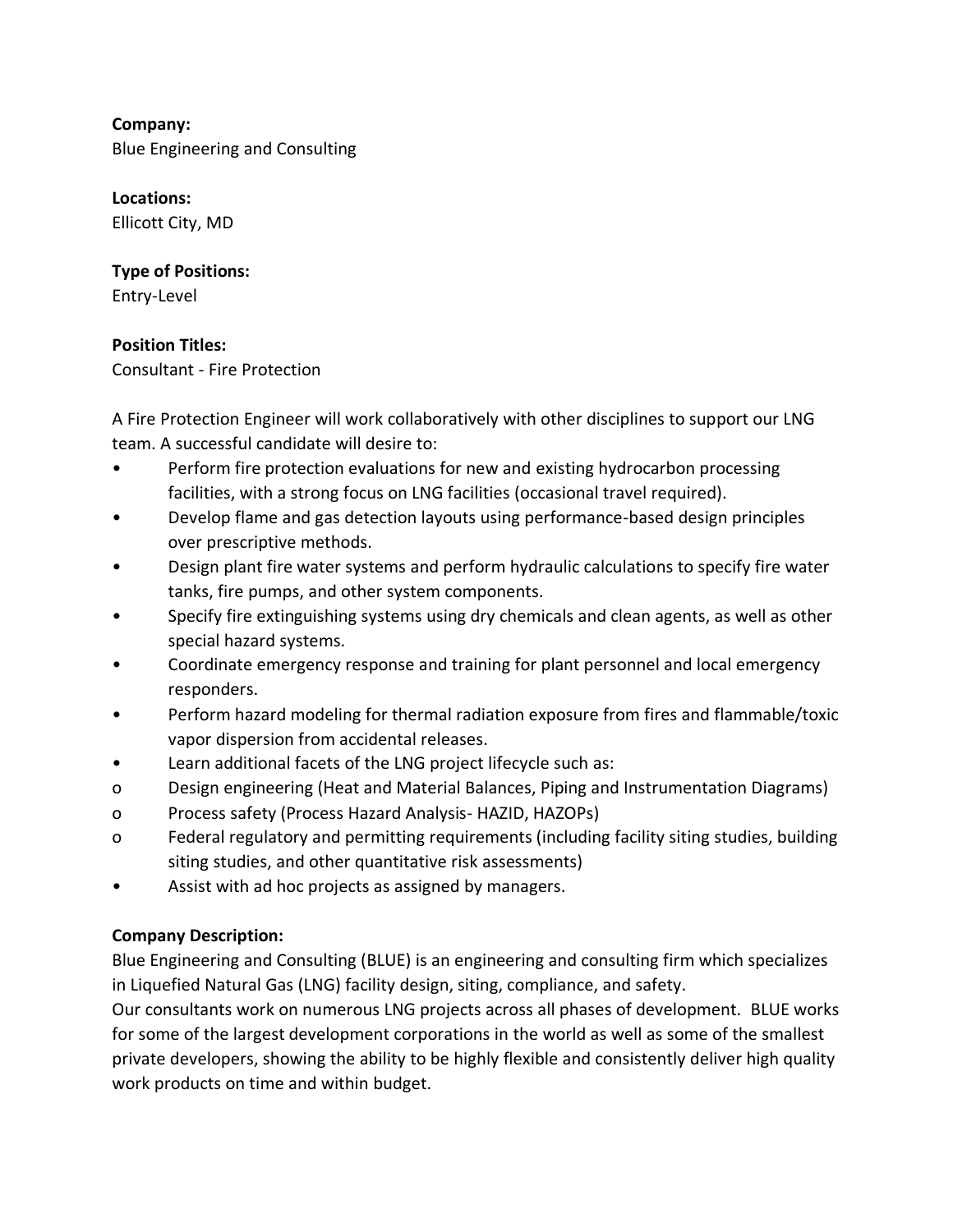**Company:** Boeing

**Locations:**

**Type of Positions:** Co-op/Intern

#### **Position Titles:**

#### **Company Description:**

Boeing is the world's largest aerospace company and leading manufacturer of commercial jetliners and defense, space and security systems. A top U.S. exporter, the company supports airlines and U.S. and allied government customers in 150 countries. Boeing products and tailored services include commercial and military aircraft, satellites, weapons, electronic and defense systems, launch systems, advanced information and communication systems, and performance-based logistics and training.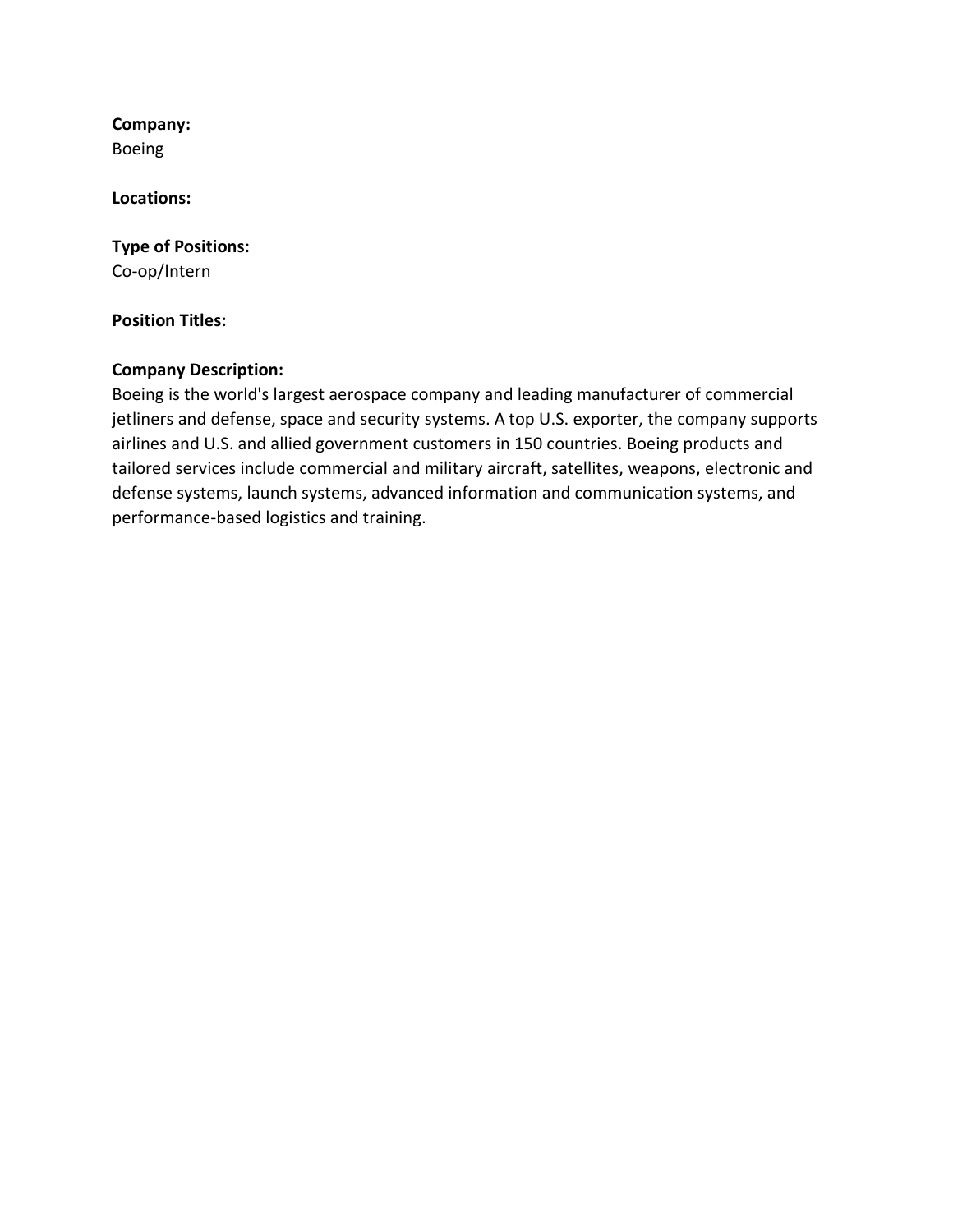**Company:** Burns & McDonnell

**Locations:**

Denver CO, Dallas/Ft Worth TX, Kansas City MO, Minneapolis MN, Arlington VA, Orlando FL

**Type of Positions:** Co-op/Intern & Entry-Level

**Position Titles:** Fire Protection Engineering Intern Assistant Fire Protection Engineer

#### **Company Description:**

At Burns & McDonnell, you are empowered to write your own story. If you have big dreams and the talent and ambition to back them  $up$   $-$  this is your kind of place. Entrepreneurial spirit drives us to explore big ideas and discover new opportunities. From offices across the U.S. and around the world, our engineers, architects, planners, construction professionals, technologists and scientists take on some of the world's toughest challenges with the industry's best thinking. Check out our current openings and apply today!

Our culture of employee ownership plays a vital role — each of us takes a stake in every project we touch, knowing that when we're moving together in the same direction, we create amazing results for our clients and communities. As a 100% employee-owned firm, we know collaboration leads to our clients' success, which leads to our company's success and fuels individual achievement. And that in turn leads to numerous awards and honors, both for our projects and as a great place to work.

You'll have the opportunity here to build your own success story, both personally and professionally. You will be empowered to build not just projects, but your career. With a vast array of service specialties and the tools to craft your story, you will find abundant options. Ready for your next chapter?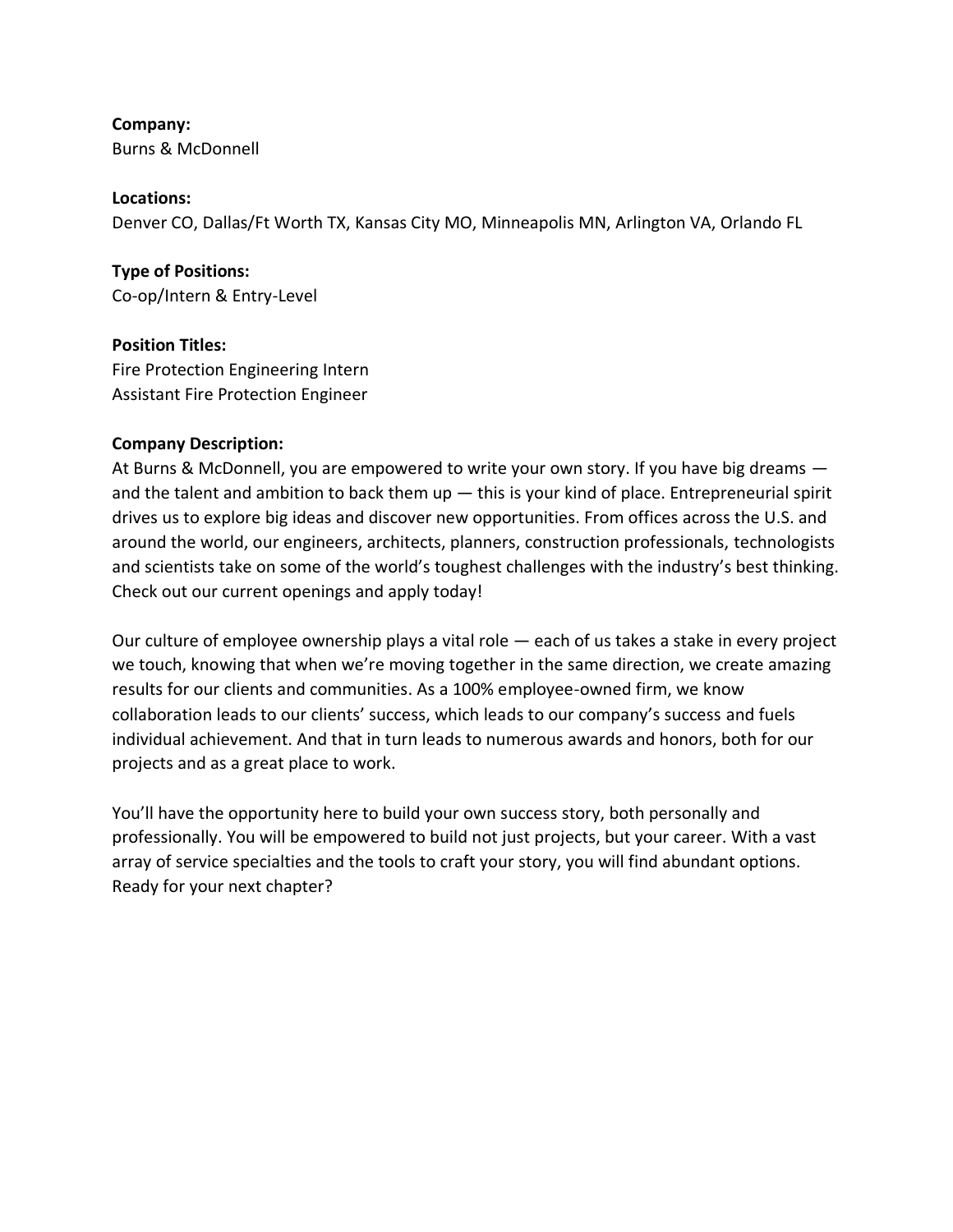**CCI** 

**Locations:** Saint Louis, Los Angeles, New York

### **Type of Positions:**

Co-op/Intern & Entry-Level

# **Position Titles:**

# **Company Description:**

Code Consultants, Inc. (CCI) is a privately held and internationally recognized fire protection engineering and life safety consulting firm. We are seeking talented professionals to join our New York, Los Angeles, and St. Louis offices.

Founded in 1973, CCI is an industry leader, providing a diverse range of essential fire protection and life safety consultation and design services including but not limited to:

life and fire safety consulting fire sprinkler design

fire and egress modeling fire alarm design

hazardous materials analysis mass notification design

fire sprinkler design

fire alarm design

mass notification design

CCI's experienced and trained team of over 90 professionals consists of fire protection engineers, architects, civil/mechanical/electrical engineers, and former code officials and members of the fire service. At CCI we value being experts, responsive to our client's needs, developing solutions, and investing in our team members. We continuously strive to provide a great culture, and career and personal development opportunities.

As a privately held firm, CCI's partnership and leadership team is fully responsible for the strategic direction of the firm and growth is successfully managed by maintaining a stable organizational structure, consistent professional services across our offices, and robust business development initiatives.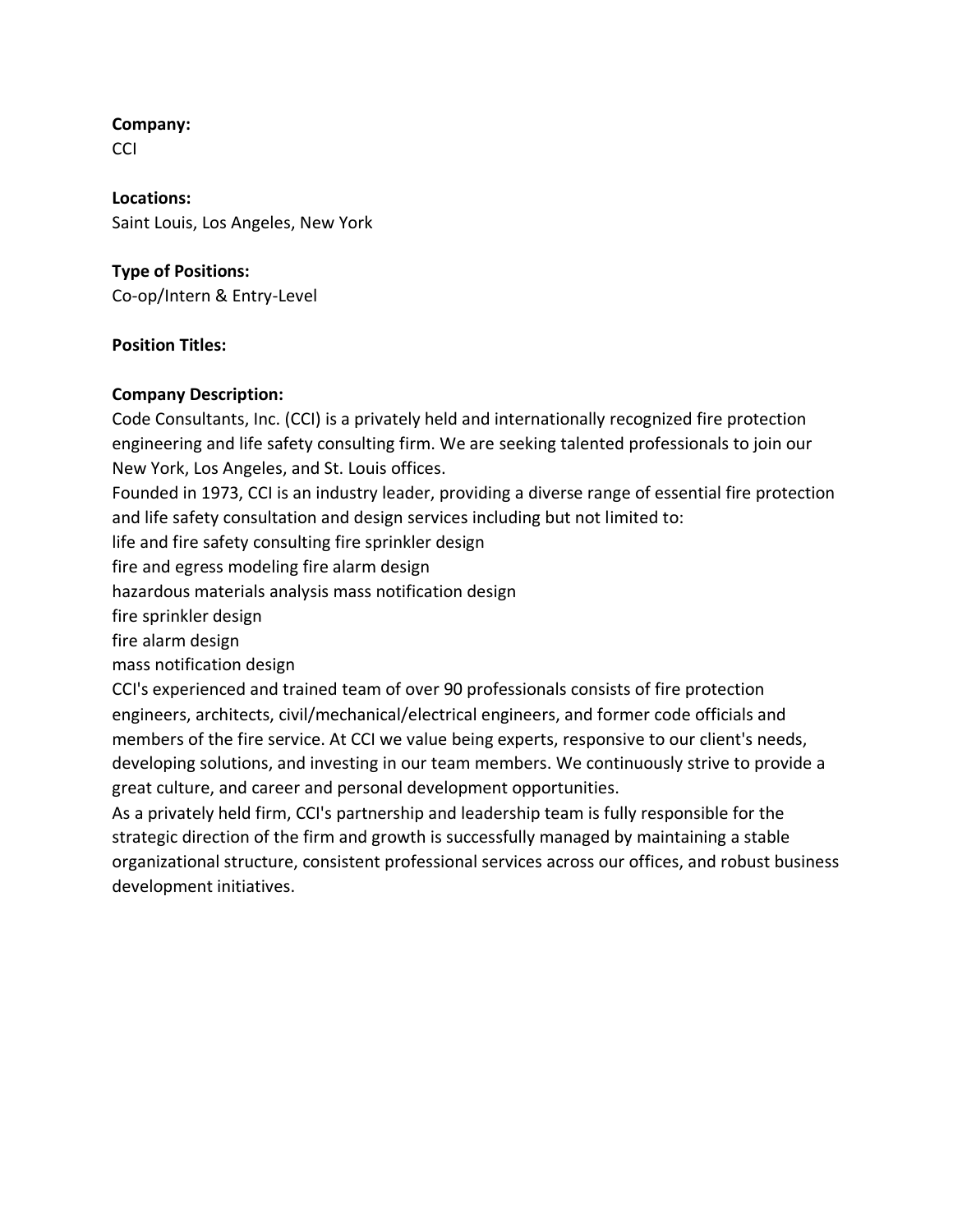Clark Nexsen

#### **Locations:**

Virginia Beach, VA Vienna, VA Raleigh, NC

# **Type of Positions:**

Entry-Level

#### **Position Titles:**

#### **Company Description:**

When you come to work for Clark Nexsen, you'll experience a collaborative, entrepreneurial environment where imaginative thinking is encouraged and supported. We are a national, transdisciplinary architecture, engineering, and consulting firm, but we believe that our role in making the world better is not limited to design. Our vision and values drive our culture, our work, and our commitment to giving back to our communities through volunteerism and charitable giving.

With 11 offices spanning Virginia, North Carolina, Georgia, Tennessee, and Texas, our people shape the future by discovering opportunities to transform the way we live in and experience our world. We believe the best ideas come from collaboration, working across disciplines to inspire innovation and deliver high-performing projects for U.S. and global clients.

We offer generous compensation and benefits, including health, dental, vision, 401k, short and long term disability, paid time off, Aflac, flexible benefits, and legal resources. To learn more about our culture and expertise, please visit www.clarknexsen.com.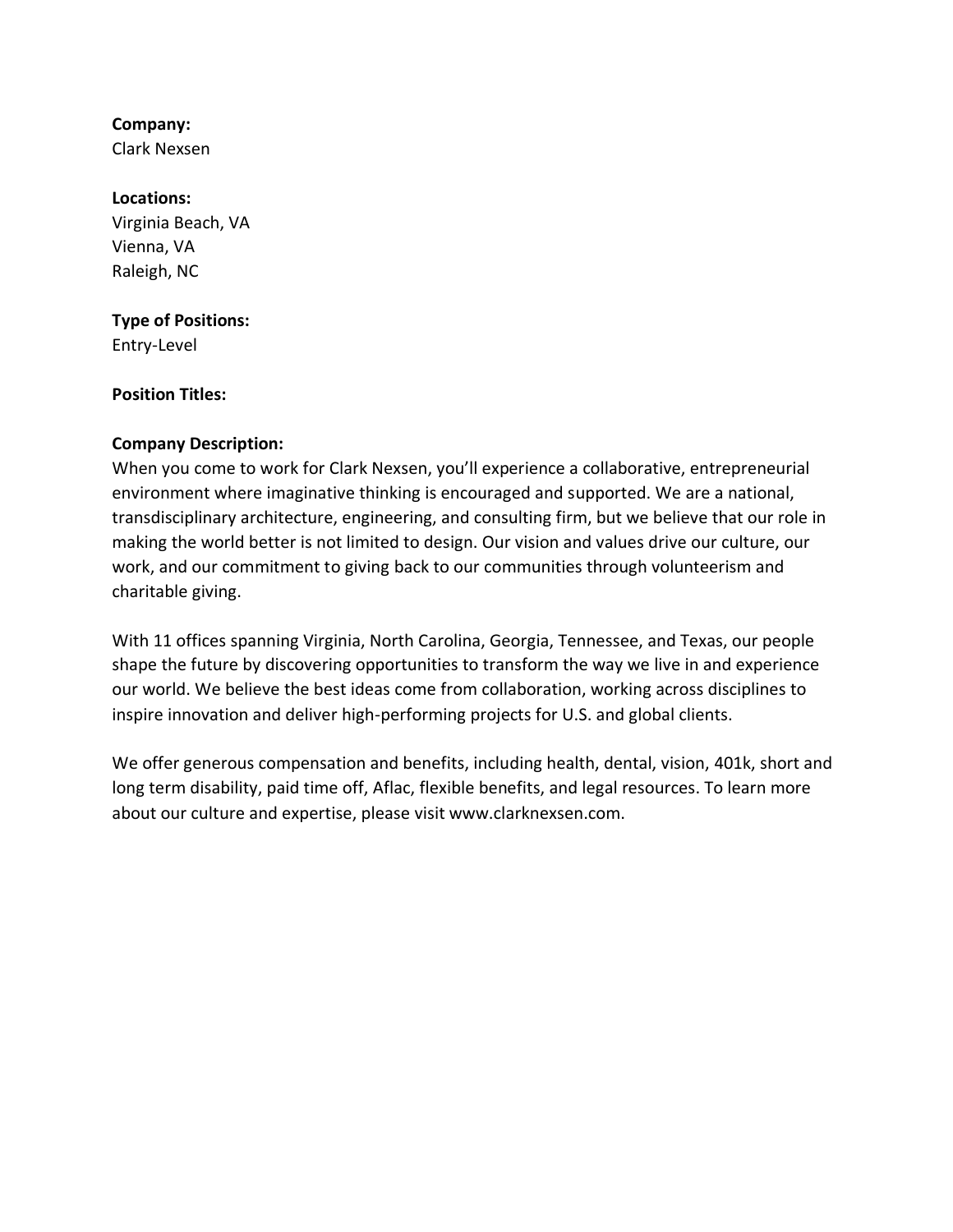Coffman Engineers

#### **Locations:**

Anchorage, Seattle, Spokane, Portland, Oakland, LA, San Diego, Honolulu, Denver, Dallas, DC, Raleigh, Atlanta

### **Type of Positions:**

Co-op/Intern & Entry-Level

#### **Position Titles:**

#### **Company Description:**

WHAT SETS COFFMAN APART Our offices retain their own personality and entrepreneurial agility, yet also coordinate seamlessly together to create one Coffman center of excellence. It's a business model that has delivered steady growth, as well as unmatched opportunities for associates to lead and learn.

#### CULTURE

What makes us one of the best engineering firms to work for? We're passionate and driven about the work we do and causes we care about, yet we're also down to earth and a lot of fun. Office chair curling competition? We're in! Building a canned-goods canoe sculpture for a great cause? You should have seen our 20-foot canoe!

#### DIVERSITY AND INCLUSION

Diversity isn't just supported here, it's valued and celebrated. It strengthens our engineering practice and makes us a more vibrant and inspiring place to work.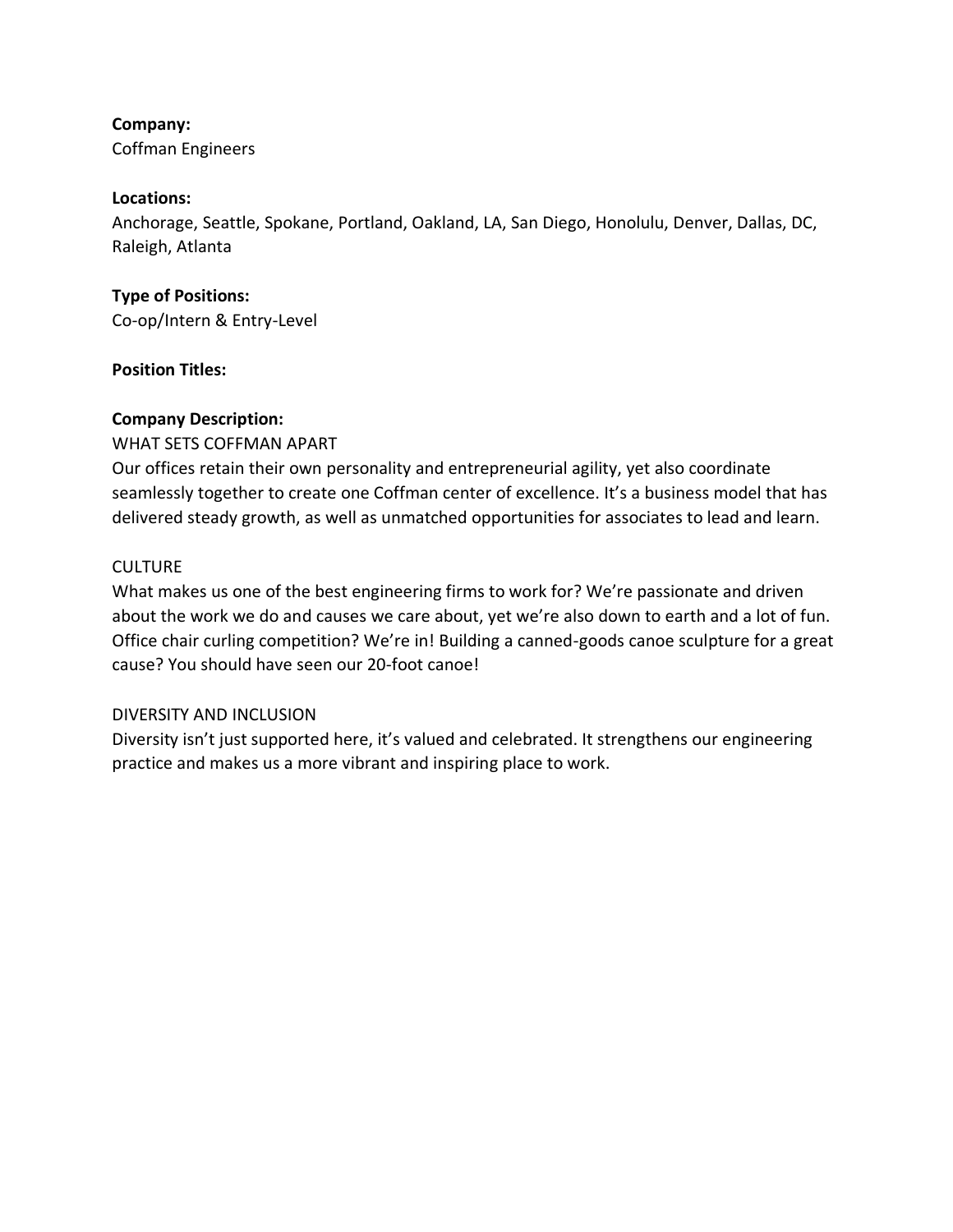**Company:** Continental Fire Sprinkler

**Locations:** Maryland, Nebraska, Iowa

**Type of Positions:** Co-op/Intern & Entry-Level

#### **Position Titles:**

#### **Company Description:**

Continental Fire Sprinkler Company (CFSC) is a turnkey fire protection contractor headquartered in Omaha, Nebraska. With talented people and extensive resources, Continental Fire Sprinkler Company has completed a wide range of projects within 46 different states throughout the nation since 1971. CFSC can successfully handle all aspects of fire protection – from consultation, design, & installation. Specifically, CFSC's Mid-Atlantic office concentrates on very challenging federal government projects such as the complete renovation of the National Air and Space Museum Revitalization. Most of these projects are difficult, occupied, and require extensive management to meet all project requirements. We have a wide range of experience with the GSA, AOC, USACE, NAVFAC, and the Smithsonian Institution among others. Our Mid-Atlantic staff includes (3) University of Maryland Fire Protection Engineering graduates.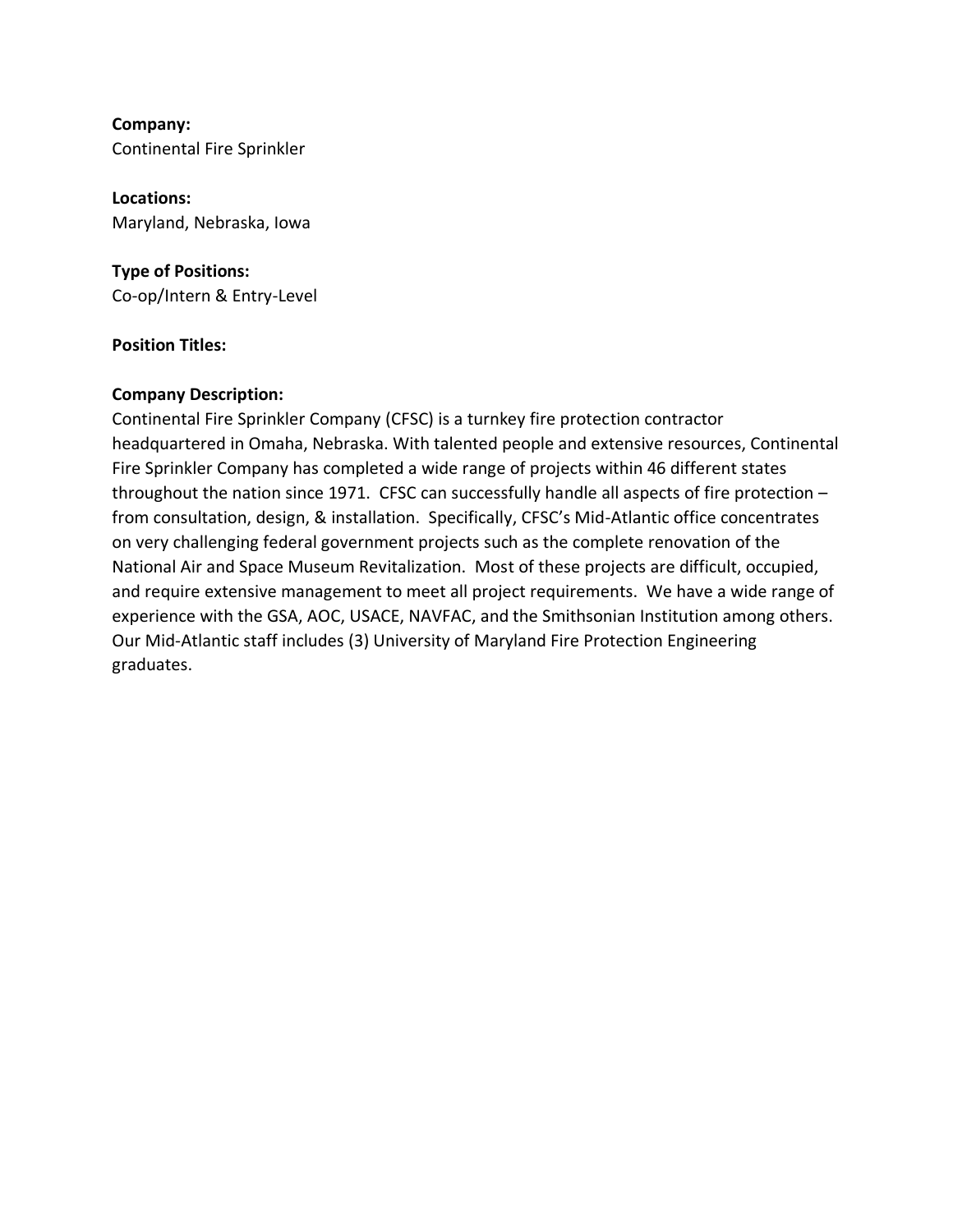**Company:** Cuhaci Peterson

**Locations:** Orlando, Florida

#### **Type of Positions:**

Co-op/Intern & Entry-Level

#### **Position Titles:**

#### **Company Description:**

"C&P is a nationally recognized design firm, registered in 50 states, that brings together a diverse team of architects, engineers, designers, and support staff driven by the goal to deliver exceptional design solutions. We do more than design buildings — we build brands, interiors and exteriors, places that people experience and remember. Our team brings passion, purpose and integrity — elements ingrained in our culture. With a key focus on teamwork, our solutions result from a collaborative process. Our projects range from restaurants to assisted living facilities, offices to grocery stores. Every client has a different need and balance for their program or project, and our teams focus on ensuring that balance is met."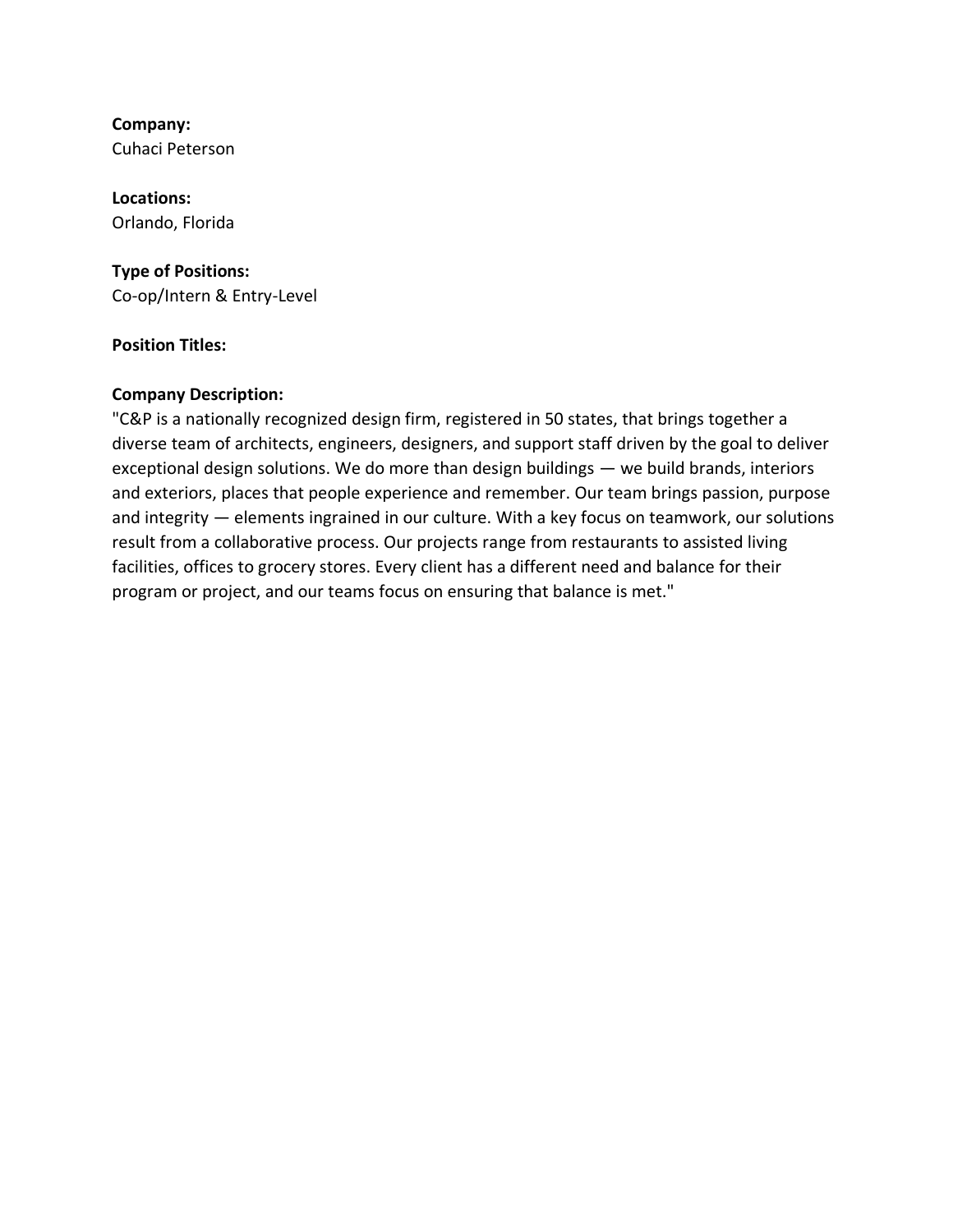**Company:** Dominion Energy

**Locations:** Richmond, VA

**Type of Positions:** Entry-Level

**Position Titles:** Fire Protection Engineer I

#### **Company Description:**

Dominion Energy is a Fortune 200 company and one of the nation's largest producers and transporters of energy. About 7 million customers in 13 states energize their homes and businesses with electricity or natural gas from Dominion Energy (NYSE: D), headquartered in Richmond, Va. The company is committed to sustainable, reliable, affordable and safe energy and to achieving net zero carbon dioxide and methane emissions from its power generation and gas infrastructure operations by 2050.

Dominion Energy's Corporate Risk Engineering group provides loss control support to all of Dominion Energy's business units as well as the engineering interface to our insurers. We are heavily involved in the transition to renewable energy with projects such as offshore wind and battery energy storage. These projects as well as support to our existing facilities provide an opportunity to our engineers to mitigate complex loss control and fire protection hazards that are not typically seen outside of industrial fire protection.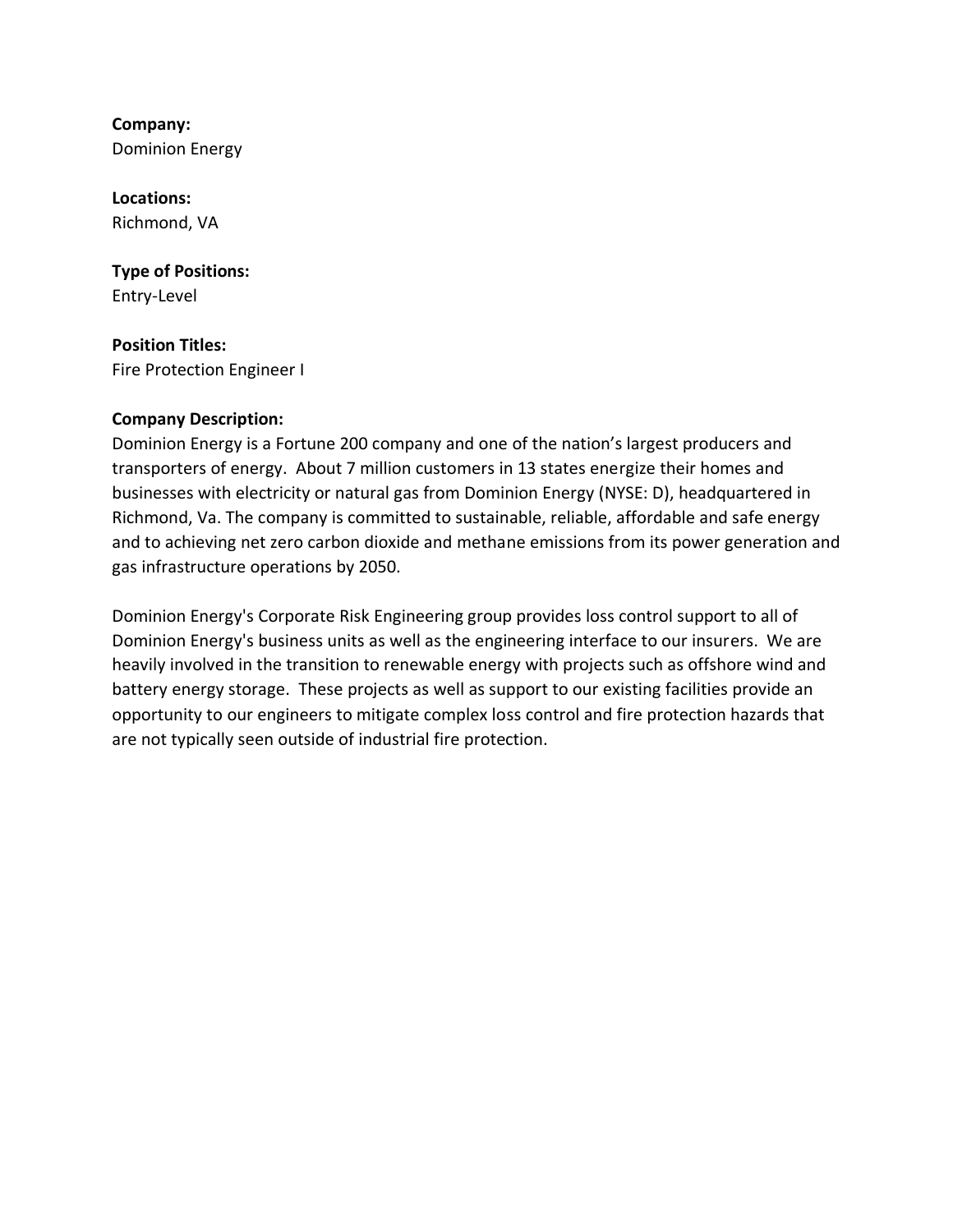**Company:** EBL Fire Engineering

**Locations:** Baltimore and Bethesda

**Type of Positions:** Co-op/Intern & Entry-Level

**Position Titles:** Summer Intern - Entry Level Fire Protection Engineer

#### **Company Description:**

EBL Fire Engineering is a division of EBL Engineers, LLC and offers a variety of fire protection design, consulting, inspections and studies. We are a small business entity and offer a great working location, a great balance of work-life balance. We fully support continuing education for our staff.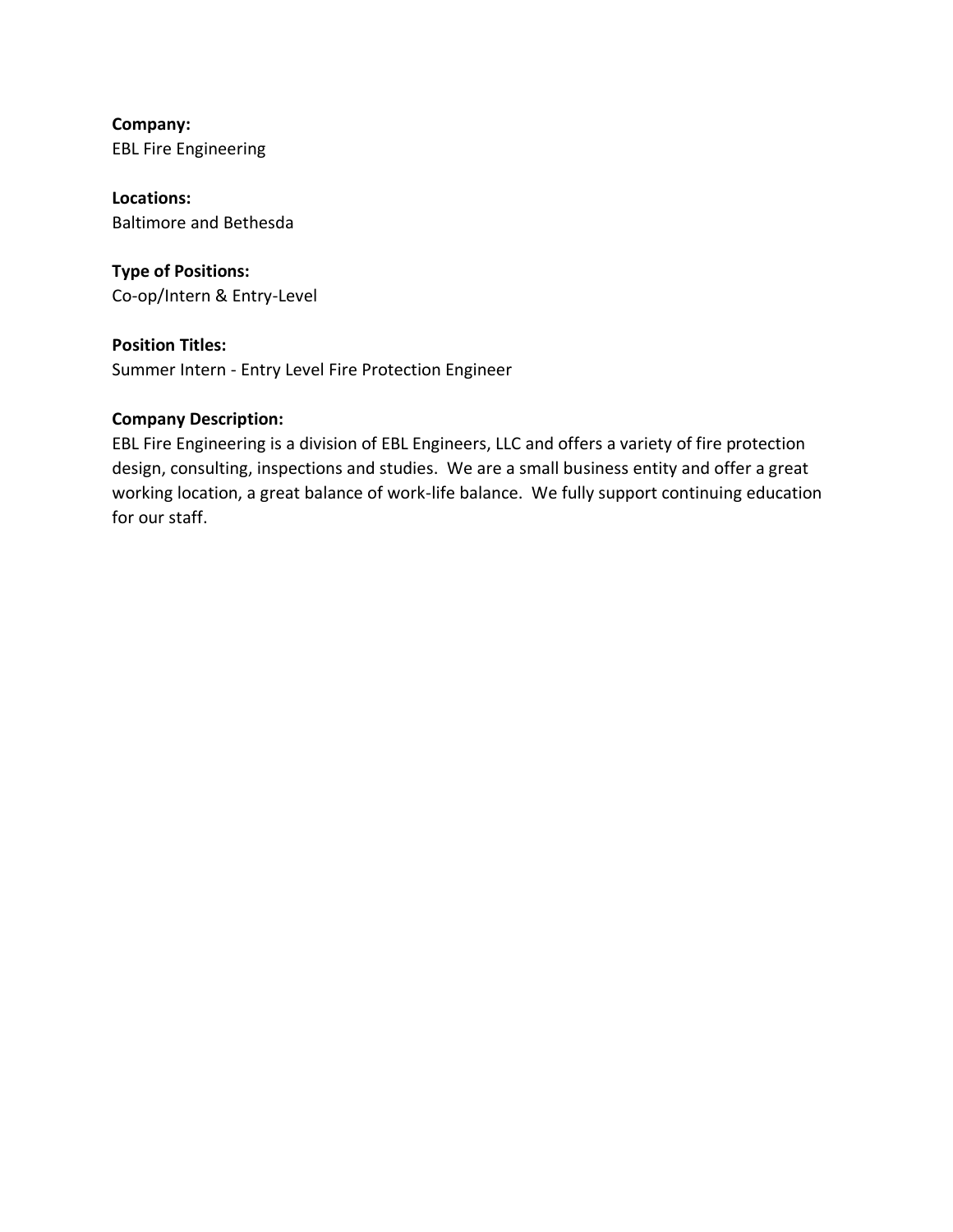Exponent

**Locations:** Bowie, MD, Natick, MA

**Type of Positions:** Entry-Level

# **Position Titles:**

Associate Engineer

#### **Company Description:**

Exponent is a multidisciplinary organization of scientists, physicians, engineers, and regulatory consultants bringing together more than 90 technical disciplines to address complicated issues facing industry and government today. We employ the best and the brightest from the major academic institutions around the world as well as technical specialists from a variety of industries. Specifically, we have a team of Fire Protection Engineers that work or a variety of projects that include fire origin and cause determination, accident reconstruction, failure analysis, standardized and customized fire testing, and general engineering consulting.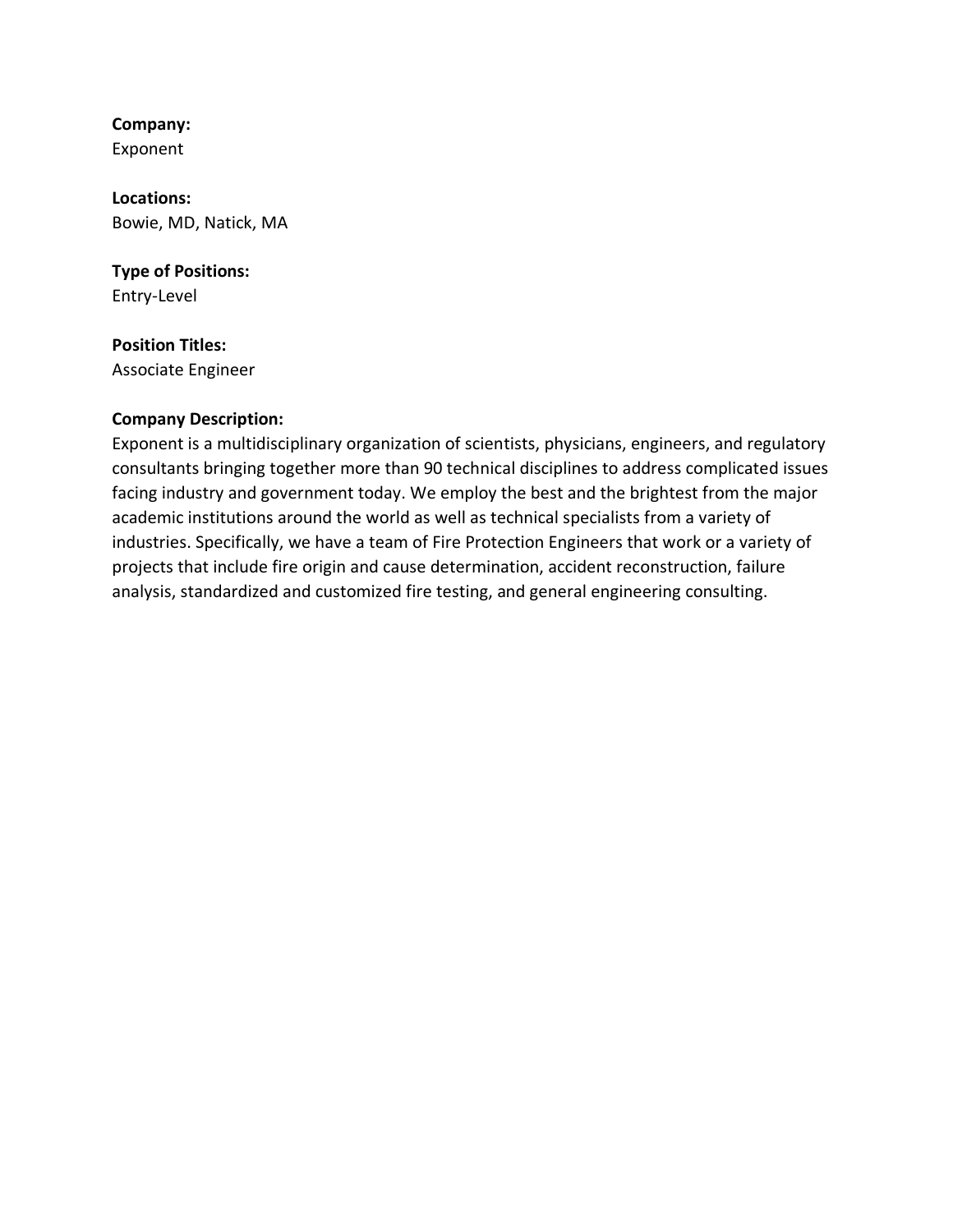EYP

# **Locations:**

Albany, Atlanta, Austin, Boston, Dallas, Denver, Houston, Los Angeles, Orlando, Raleigh, Washington, DC

# **Type of Positions:**

Co-op/Intern

# **Position Titles:**

# **Company Description:**

We're a people-first, interdisciplinary design firm specializing in higher education, healthcare, government, and science & technology.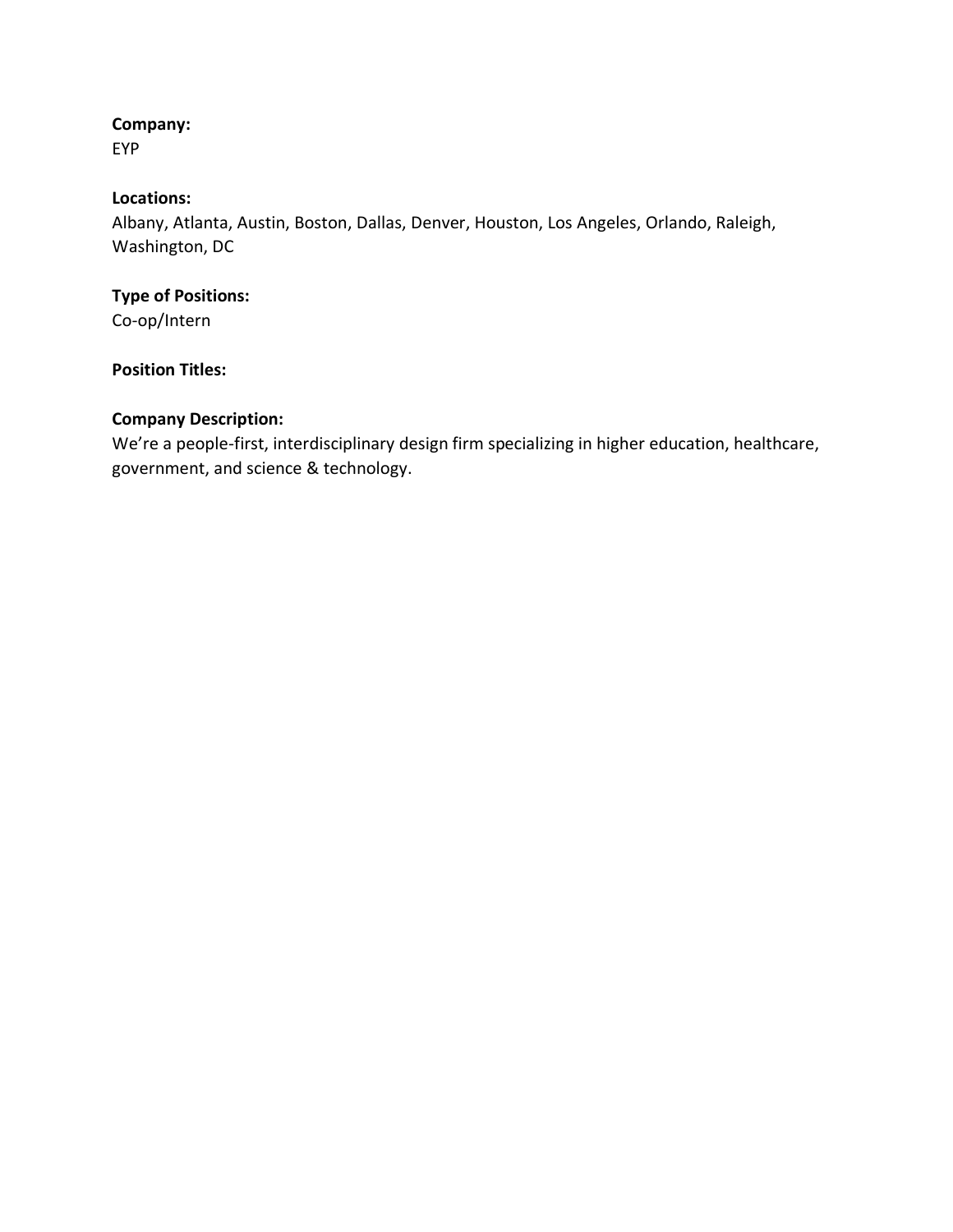**Company:** Fisher Engineering

**Locations:** Atlanta, Phoenix or Virginia Beach

**Type of Positions:** Co-op/Intern & Entry-Level

**Position Titles:** Fire Protection Intern Fire Protection Consultant (entry level)

#### **Company Description:**

Founded in 2007, Fisher Engineering, Inc. (FEI) is a small business enterprise specializing in fire protection engineering, life safety/code consulting, system design, and commissioning for both public and private projects, in any location. We are a team of registered fire protection engineers, most of whom have a Bachelor or Master of Science degree in fire protection engineering. With offices in Atlanta, Biddeford (Maine), Boston, Detroit, Phoenix and Virginia Beach, we are well positioned to access project sites throughout North America and abroad.

FEI's fire protection engineers provide fire protection engineering design, consulting and commissioning services on private and public projects. Our project experience includes the following sectors, services, and facility types:

- Aviation
- **Government**
- Healthcare
- Higher Education
- Hospitality
- Industrial
- Judicial/Correctional
- K-12 Education
- Office Buildings
- Railroad/Oil/Fueling
- Student Housing
- Technology/Data Centers

Our team specializes in fire protection engineering and life safety solutions, including:

• Building and fire code consulting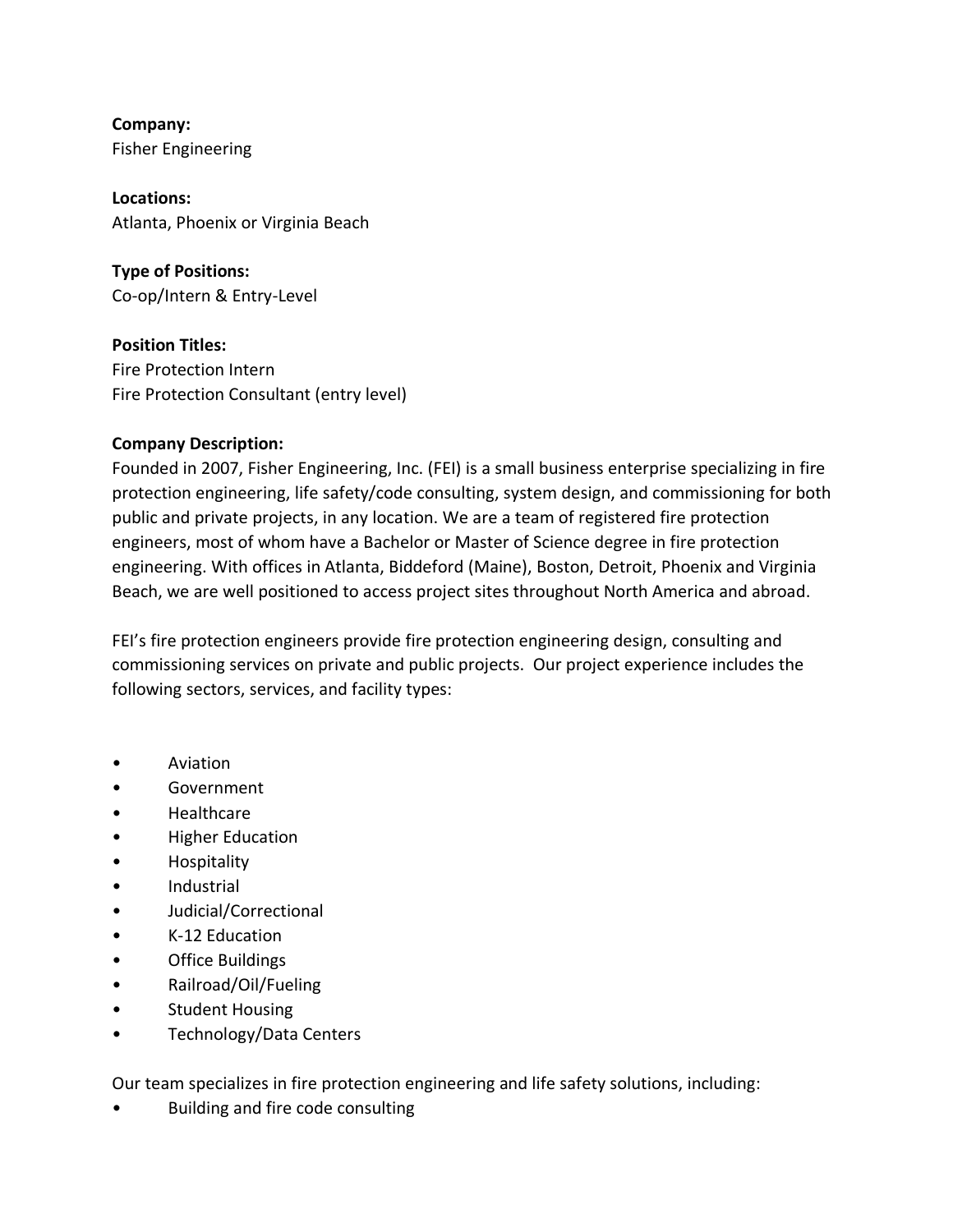- Fire protection system design and commissioning
- Facility life safety survey and analysis
- Fire, smoke and egress modeling
- Performance-based design
- Fire protection/life safety system commissioning
- Third-party fire protection engineering design review
- Authorities Having Jurisdiction negotiation
- Post-loss fire protection engineering analysis
- Expert testimony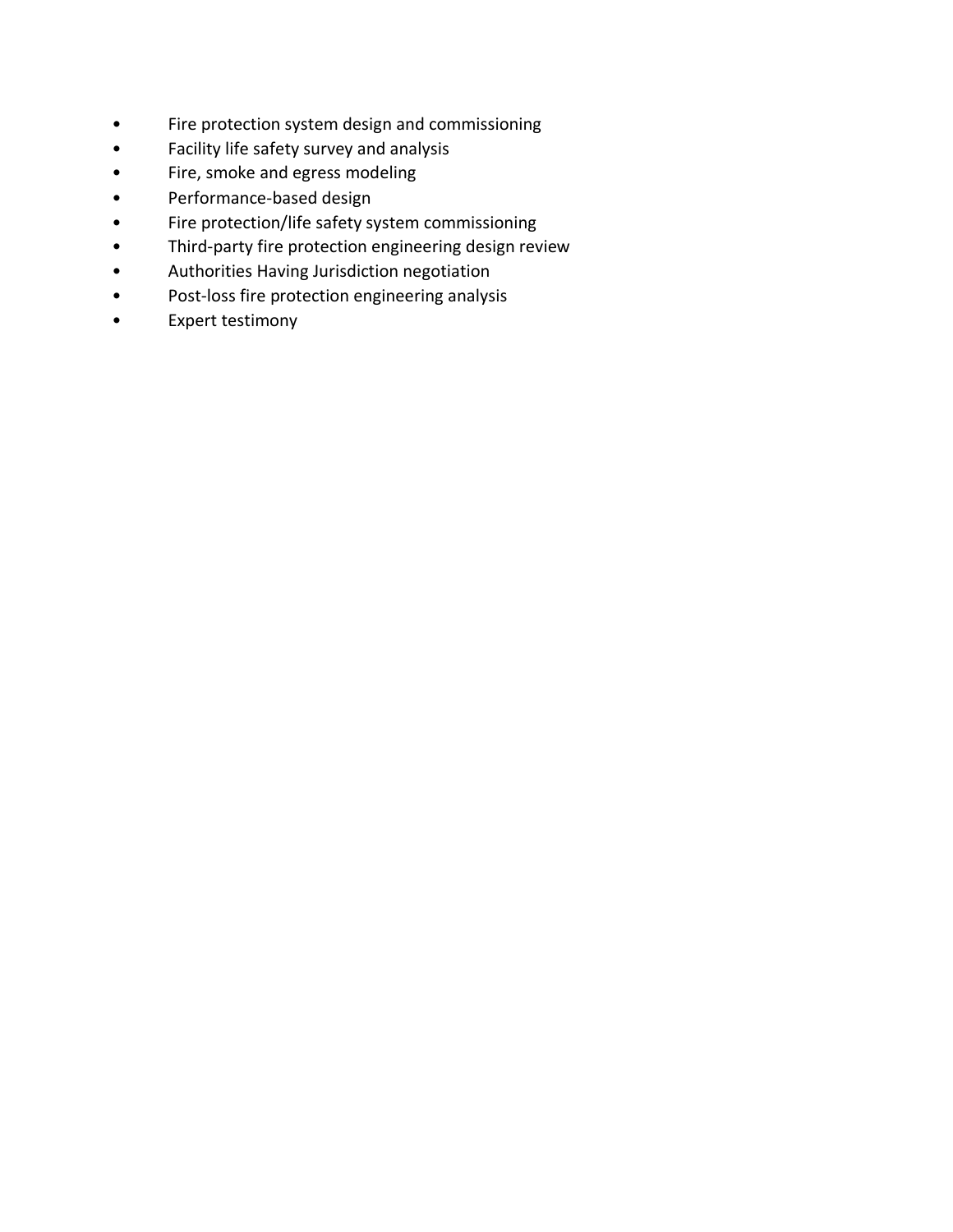GexCon US

**Locations:** Bethesda, MD & Houston, TX

# **Type of Positions:**

Entry-Level

# **Position Titles:**

Engineer - Accident Investigation Group, Engineer - Process Safety Group

# **Company Description:**

GexCon US provides professional consulting in the fields of safety, accident investigation, and R&D. GexCon US has offices in the Bethesda, MD, Houston, TX, and Boston, MA. Gexcon US has extensive experience within the field of failure analysis, accident investigations, safety and risk management and advanced dispersion, explosion and fire modelling. Using our specialist risk assessments and in house modelling capabilities, we support industries across the globe.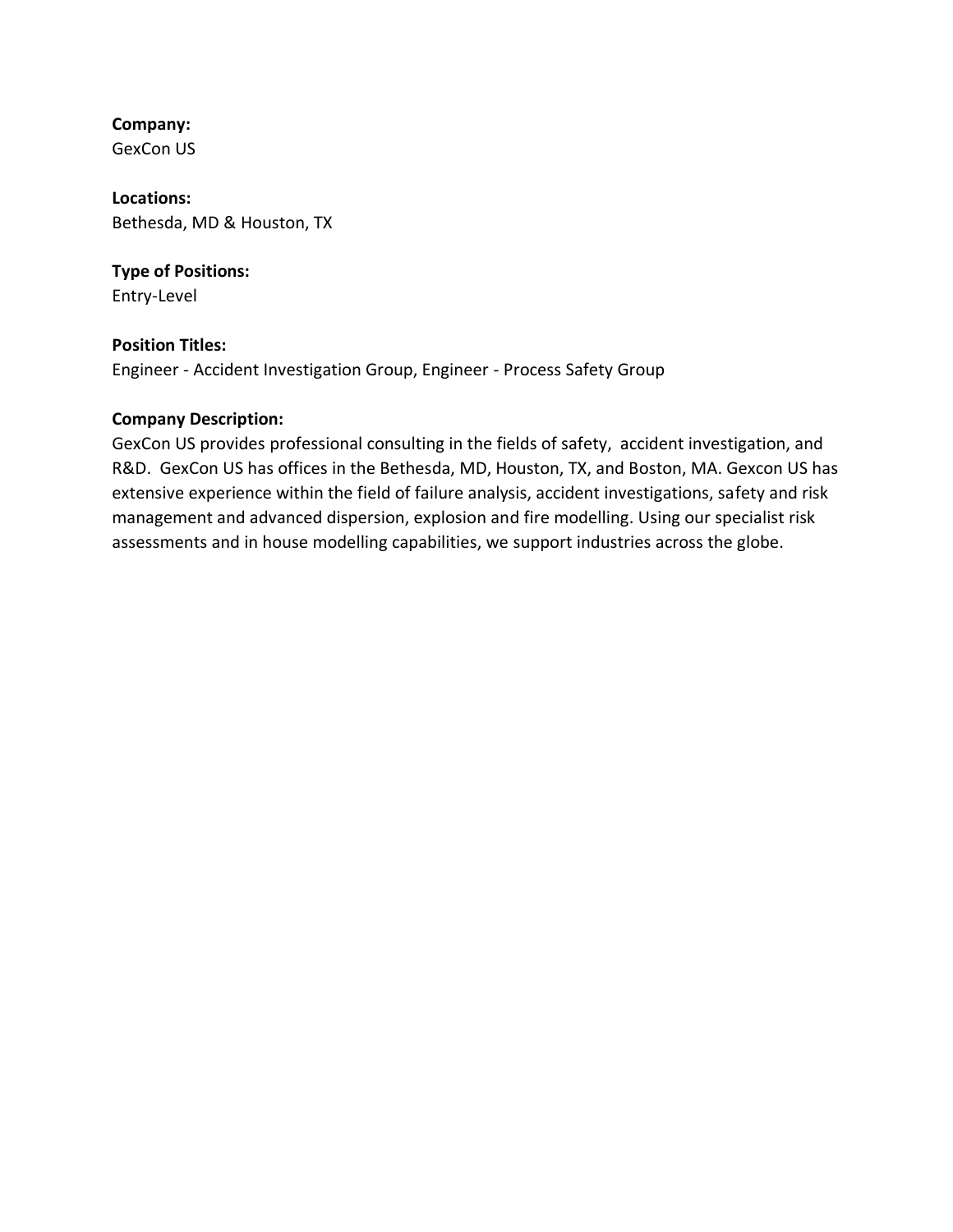#### **Company:** GHD

**Locations:** Baltimore, Chantilly

# **Type of Positions:**

Co-op/Intern & Entry-Level

#### **Position Titles:**

Mechanical Engineer Electrical Engineer Structural Engineer Civil Engineer Architectural Engineer

#### **Company Description:**

We are a global professional services company that leads through engineering, construction and architectural expertise. Our forward-looking, innovative approaches connect and sustain communities around the world. Delivering extraordinary social and economic outcomes, we are focused on building lasting relationships with our partners and clients.

Established in 1928, we remain wholly owned by our people. We are 10,000+ diverse and skilled individuals connected by over 200 offices, across five continents – Asia, Australia, Europe, North and South America, and the Pacific region.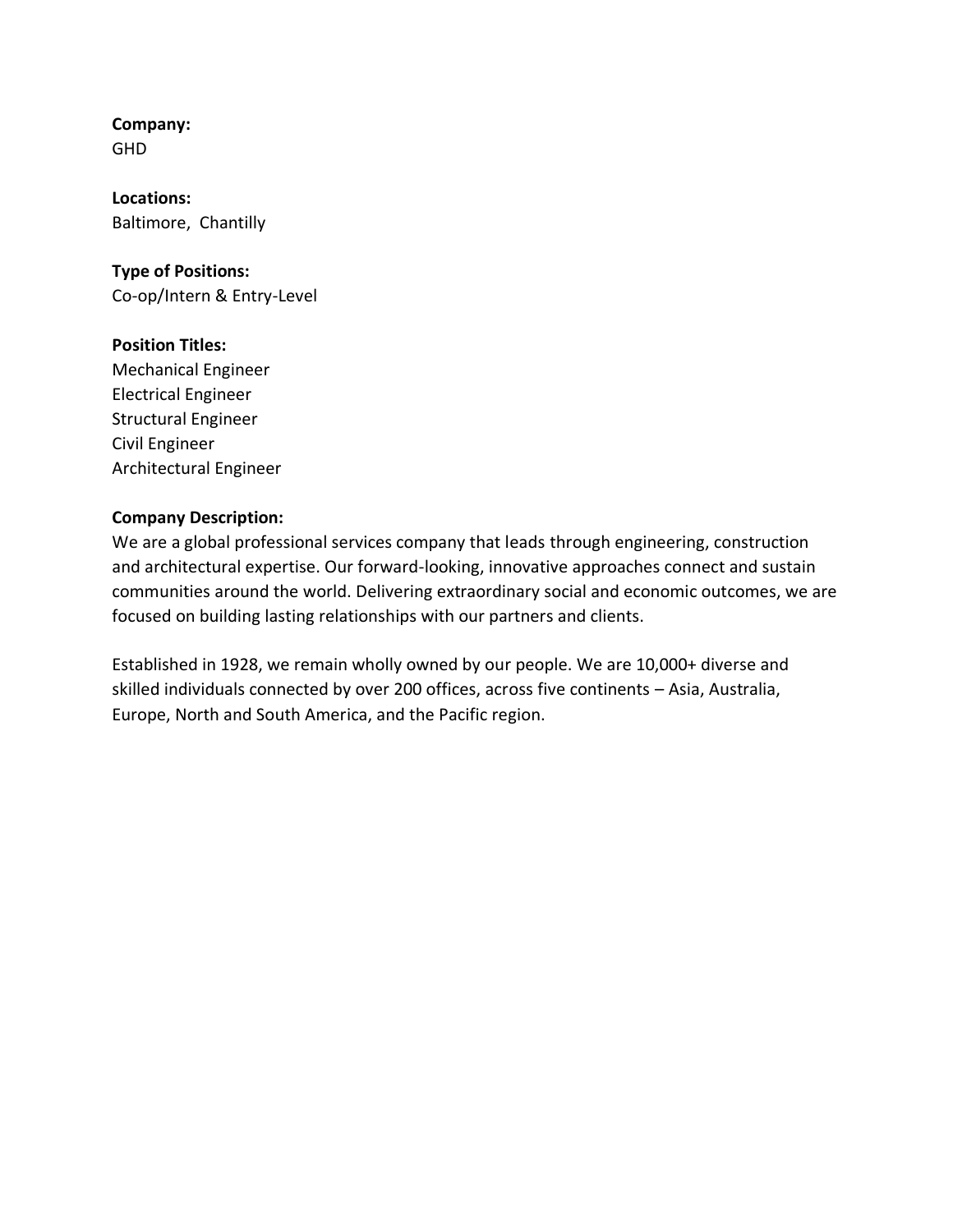HDR

**Locations:** Charlotte, NC; Omaha, NE; San Antonio, TX

# **Type of Positions:** Co-op/Intern & Entry-Level

**Position Titles:**

Engineering Intern Fire Protection; Fire Protection Engineer in Training

# **Company Description:**

HDR, Inc. is an employee-owned design firm, which has a fire and life program that provides support for all markets associated with architecture, engineering, environmental and construction services. While we are most well-known for adding beauty and structure to communities through high-performance buildings and smart infrastructure, we provide much more than that. We create an unshakable foundation for progress because our multidisciplinary teams also include engineers, architects, scientists, economists, builders, analysts and artists. That's why we believe diversity is our greatest strength. HDR is proud to be an equal opportunity workplace and an affirmative action employer.

HDR has worked on projects in all 50 U.S. states and in 60 countries, including notable projects such as the Hoover Dam Bypass, Fort Belvoir Community Hospital, and Roslin Institute building.

https://www.hdrinc.com/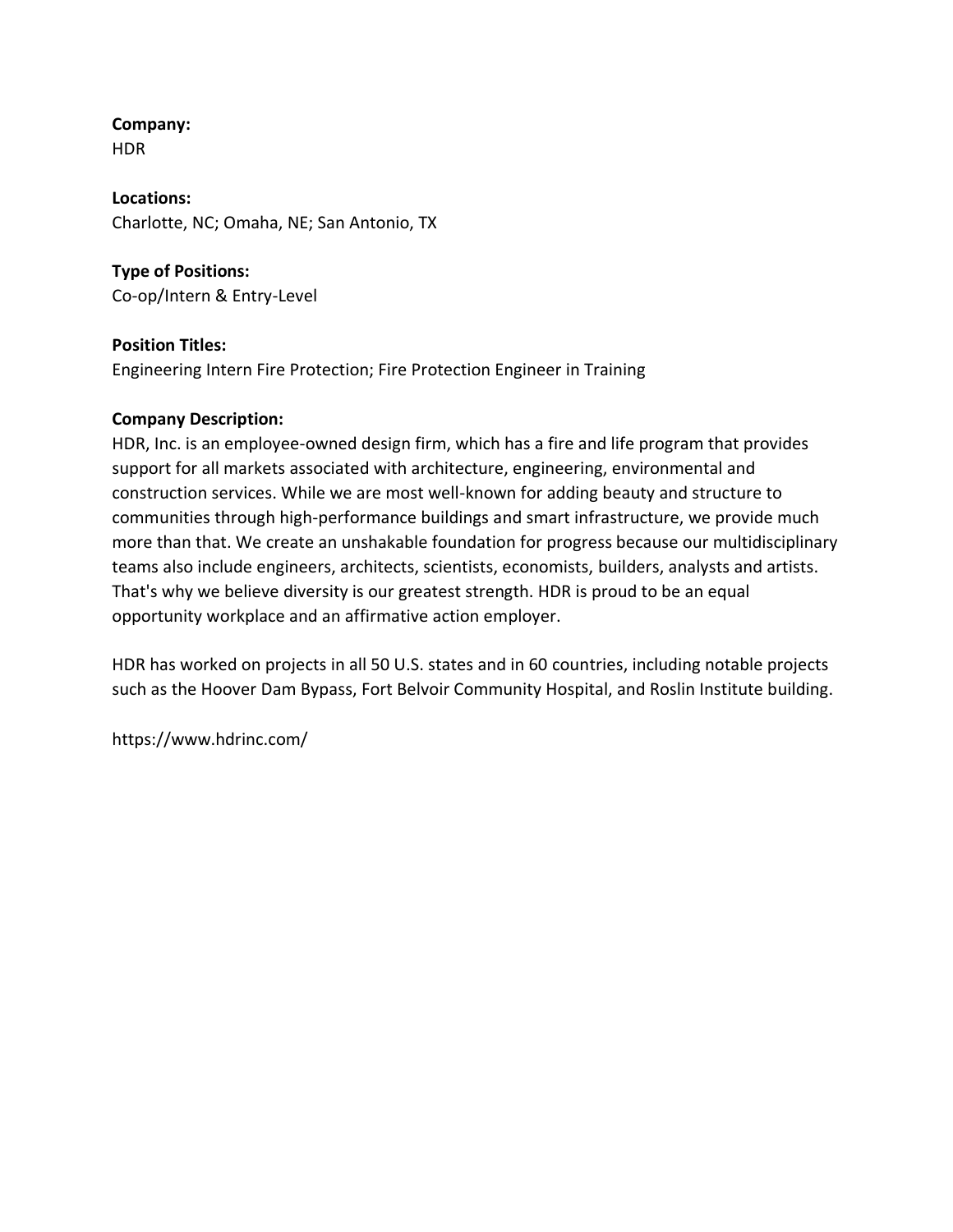Henderson Engineers

#### **Locations:**

Kansas City, MO (preferred); additional opportunities, New York, NY; Philadelphia, PA; Nashville, TN; Tampa, FL; Dallas, TX; Bentonville, AR; Houston, TX; Phoenix, AZ; Las Vegas, NV; os Angeles, CA

#### **Type of Positions:**

Co-op/Intern & Entry-Level

#### **Position Titles:**

#### **Company Description:**

In a world of stereotypes about engineers, we break them. We love working together and being social. We connect with our clients as people rather than projects. This helps us do what we do: great work. At Henderson, you can create a diverse portfolio of project experience, but more importantly, you can build a career that's meaningful, rewarding, and fun.

Henderson Engineers is about more than buildings. We're about the people, experiences, & potential found inside. We're known for our technical excellence & how we value people. We love the process that brings buildings to life. And we're changing the industry by integrating the building design and construction process. With thirteen office locations and over 900 employees, Henderson Engineers offers the following specialized services: mechanical, electrical, plumbing and refrigeration design, sustainable design, fire protection and code consulting, architectural lighting, comprehensive technology, security design, acoustical design, commissioning and engineer-led design build services.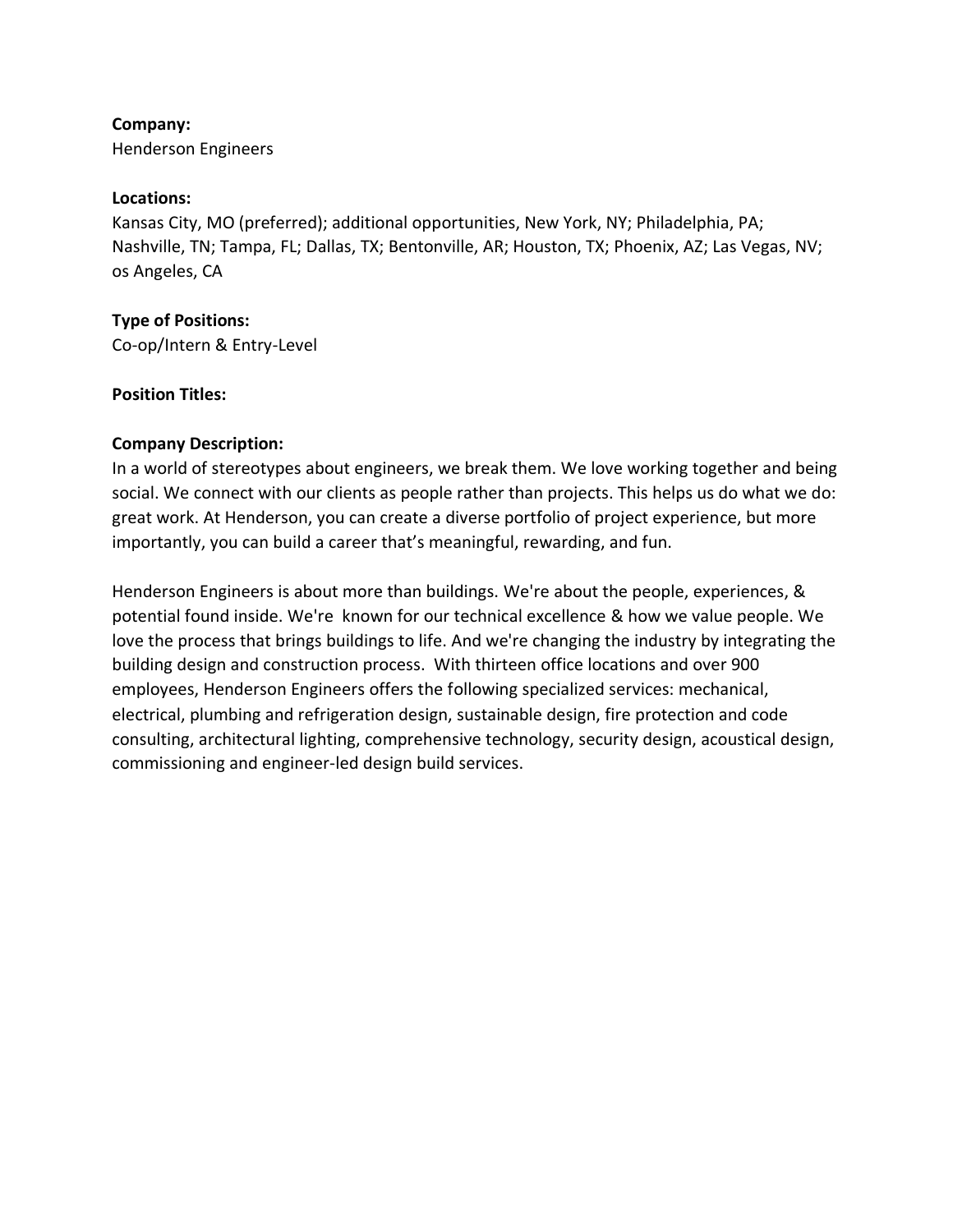Holmes

**Locations:** Seattle, Portland, San Francisco, Los Angeles

**Type of Positions:** Co-op/Intern & Entry-Level

**Position Titles:** Fire Protection Engineers Senior Fire Protection Engineers Structural Designers Project Engineers

#### **Company Description:**

Holmes is an international design firm with employees around the Pacific Rim and beyond. We solve complicated problems by striving for engineering elegance. In the US, we deliver premium structural and fire engineering as well as product development and testing.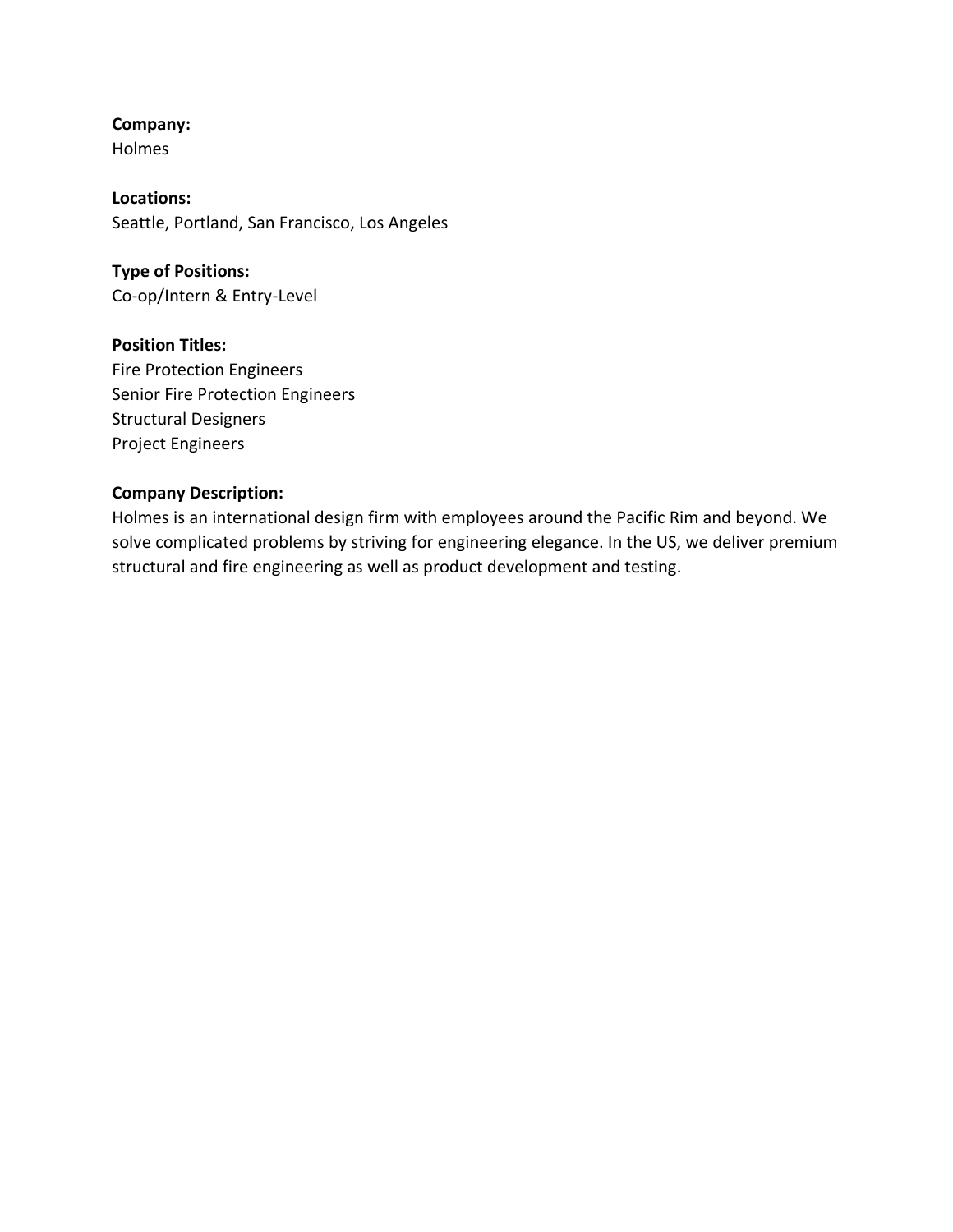Jacobs

**Locations:** Dallas, Texas, Arlington, Virginia , Conshocken, Pennsylvania

**Type of Positions:** Co-op/Intern & Entry-Level

**Position Titles:** Internships and Entry Level Full-Time

#### **Company Description:**

Jacobs is a worldwide, multi-discipline engineering group where you will work with fellow Fire Protection Engineers, Architects, Structural, Electrical, Mechanical, and Plumbing Engineers to complete a vast array of different types of Engineering designs. Jacobs Fire Protection Engineers specifically work on Fire Suppression, Fire Alarm, and Life Safety designs for buildings ranging from offices, to hospitals, labs, airplane hangars, airports, and many more! There is also opportunity within Jacobs for domestic and international travel.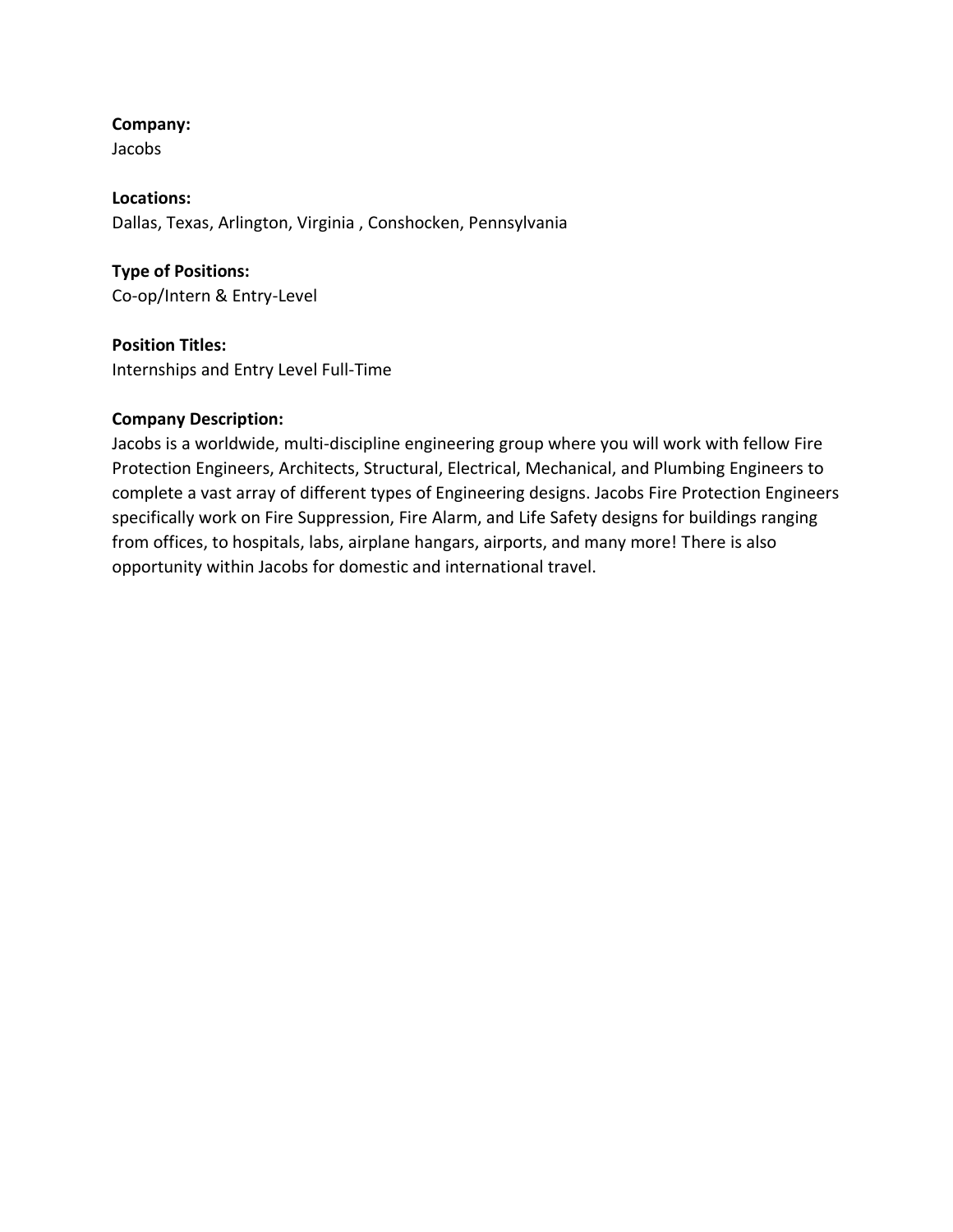Jensen Hughes

#### **Locations:**

Atlanta, GA, Denver, CO, Chicago, IL, Manhattan, NY, White Plains, NY, Phoenix, AZ, Goodyear, AZ, Concord, CA, Dallas, TX, Anaheim, CA, San Diego, CA, Baltimore, MD , Rockville, MD

#### **Type of Positions:**

Co-op/Intern & Entry-Level

#### **Position Titles:**

Interns- Nationwide Associate Fire Protection Engineers- Nationwide

#### **Company Description:**

We are the global leader in safety, security and risk-based engineering and consulting. Serving communities around the world, our fire protection engineers, technical experts, architects and consultants are dedicated to making your projects successful. Since 1939, our fire protection engineering consultants have supported what matters most to our global clients with innovative, compliant and reliable solutions.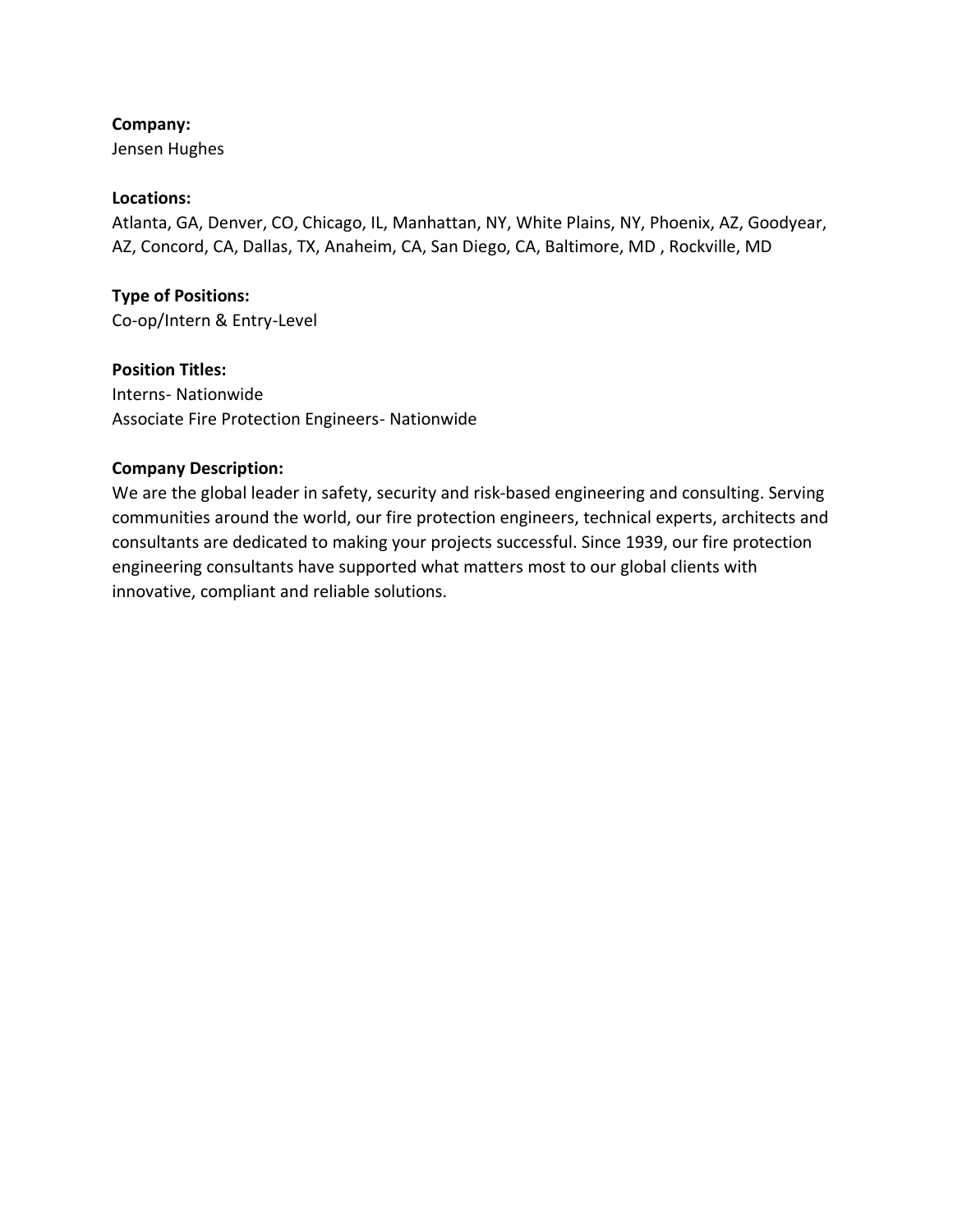**Company:** Johnson Controls

**Locations:** Various locations

# **Type of Positions:**

Co-op/Intern & Entry-Level

#### **Position Titles:**

#### **Company Description:**

At Johnson Controls, we're shaping the future to create a world that's safe, comfortable and sustainable. Our global team creates innovative, integrated solutions to make cities more connected, buildings more intelligent and vehicles more efficient. We are passionate about improving the way the world lives, works and plays. The future requires bold ideas, an entrepreneurial mind-set and collaboration across boundaries. You need a career focused on tomorrow.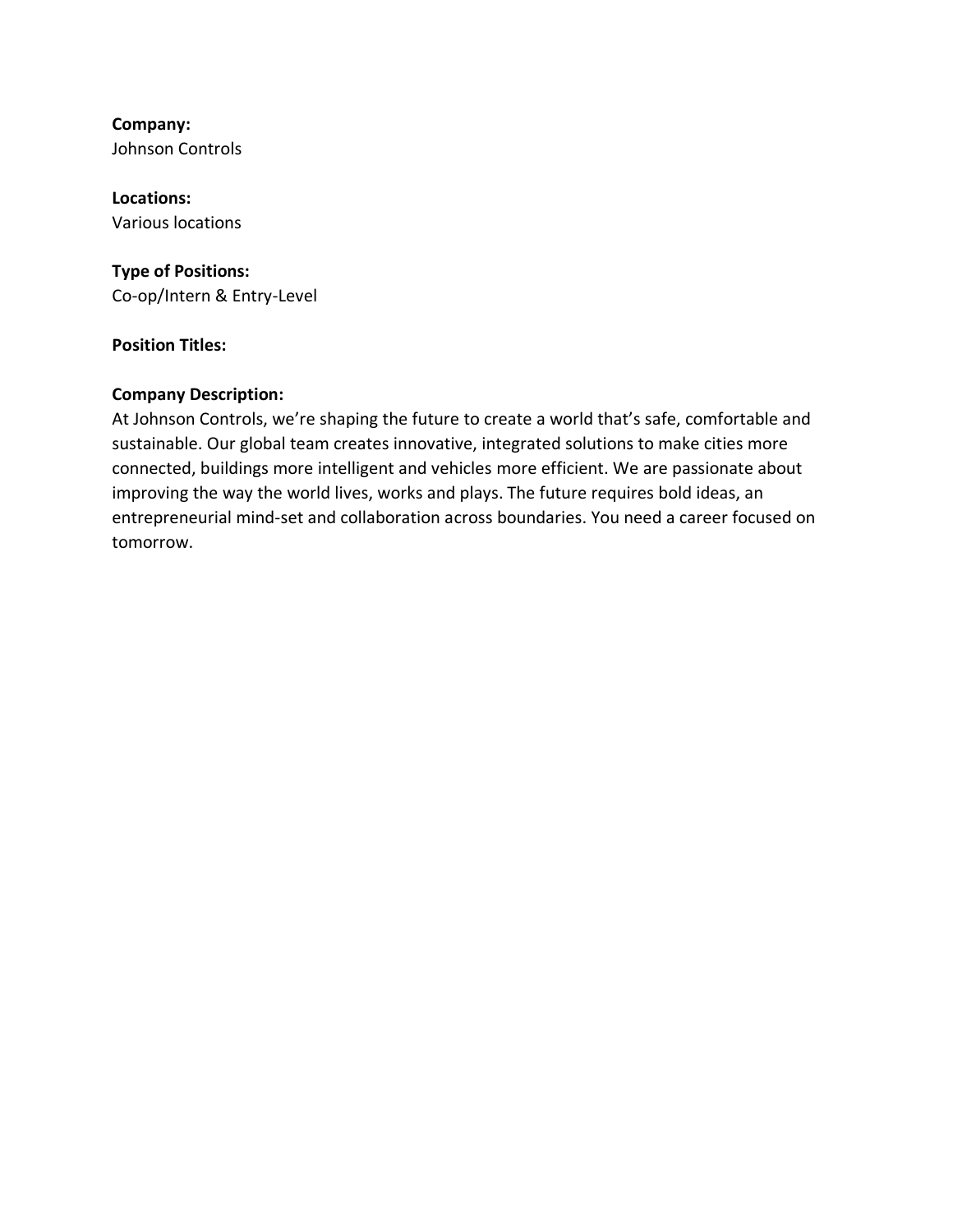**Company:** Koffel Compliance

**Locations:** Columbia, MD office

**Type of Positions:** Co-op/Intern & Entry-Level

**Position Titles:** Fire Protection Engineer, Fire Protection Intern

**Company Description:** Fire protection and life safety consulting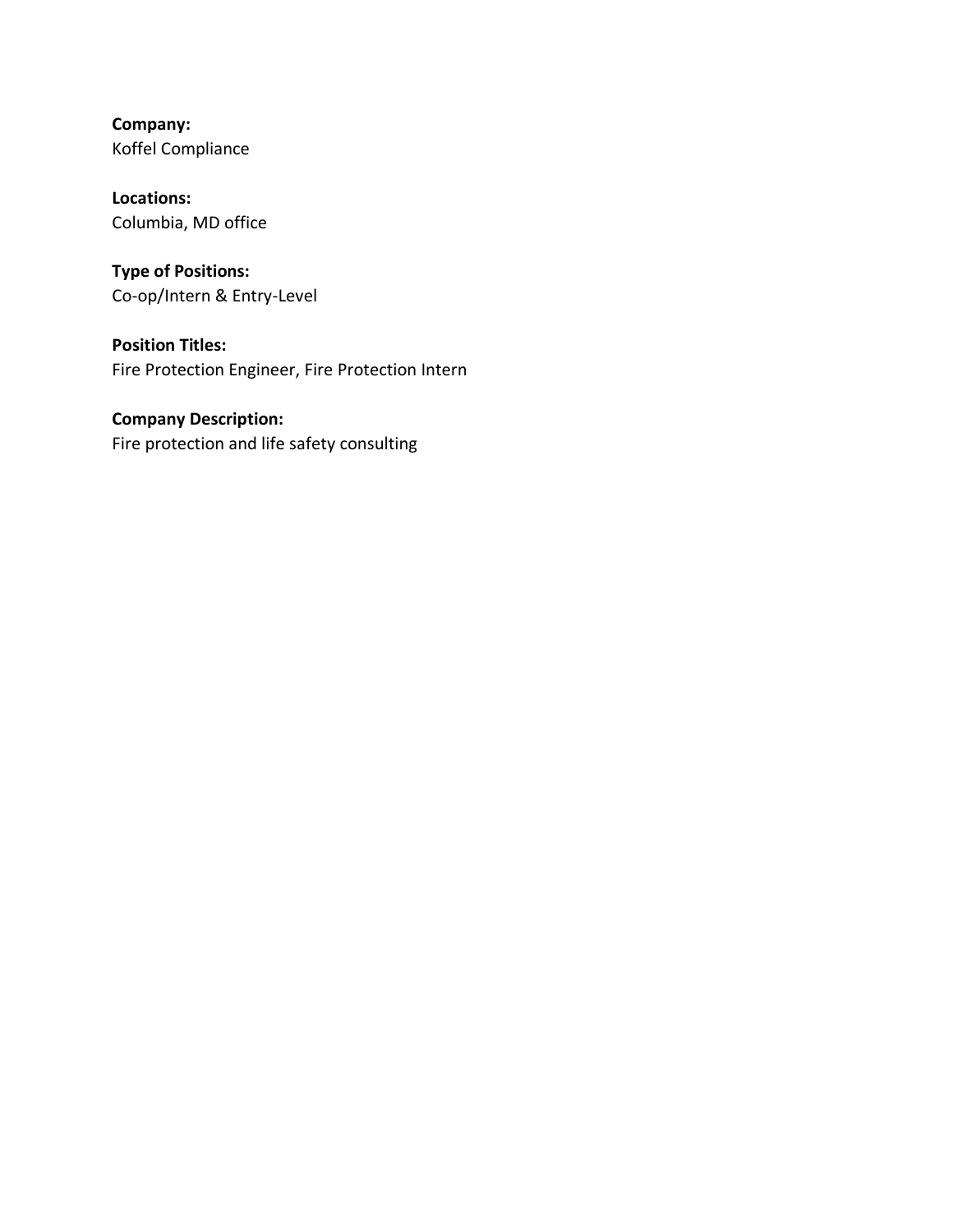**Company:** Michael Baker International

**Locations:** Pittsburgh, PA

**Type of Positions:** Co-op/Intern & Entry-Level

**Position Titles:** Fire Protection Intern Fire Protection Associate (full-time)

#### **Company Description:**

Michael Baker International, a leading provider of engineering and consulting services, including design, planning, architectural, environmental, construction and program management, has been solving some of the world's most complex infrastructure challenges for more than 80 years with a legacy of expertise, experience, innovation and integrity. Michael Baker International seamlessly integrates all our service offerings – architecture, planning, landscape architecture, engineering and management – to solve client challenges from multiple vantage points, providing unsurpassed holistic, sustainable, and innovative solutions. From high-profile, high image landmarks to low-cost, utilitarian solutions, our professionals know how to balance image and cost appropriately for each unique situation.  At Michael Baker International, we believe that the beauty of a project resides both in performance and aesthetics – "success" to us is measured by functionality, value, and exceeding clients' expectations to "Make a Difference." The fire protection engineering group is a portion of Michael Baker's Architecture, Engineering and Planning (AEP) Practice. Baker's Moon Township AE group is full-service consisting of structural, mechanical, fire protection, electrical and telecom engineers along with architects, planners, landscape

architects and interior designers. With the variety of employed professionals, the candidate will have the opportunity to work with all facets of vertical building engineering and design.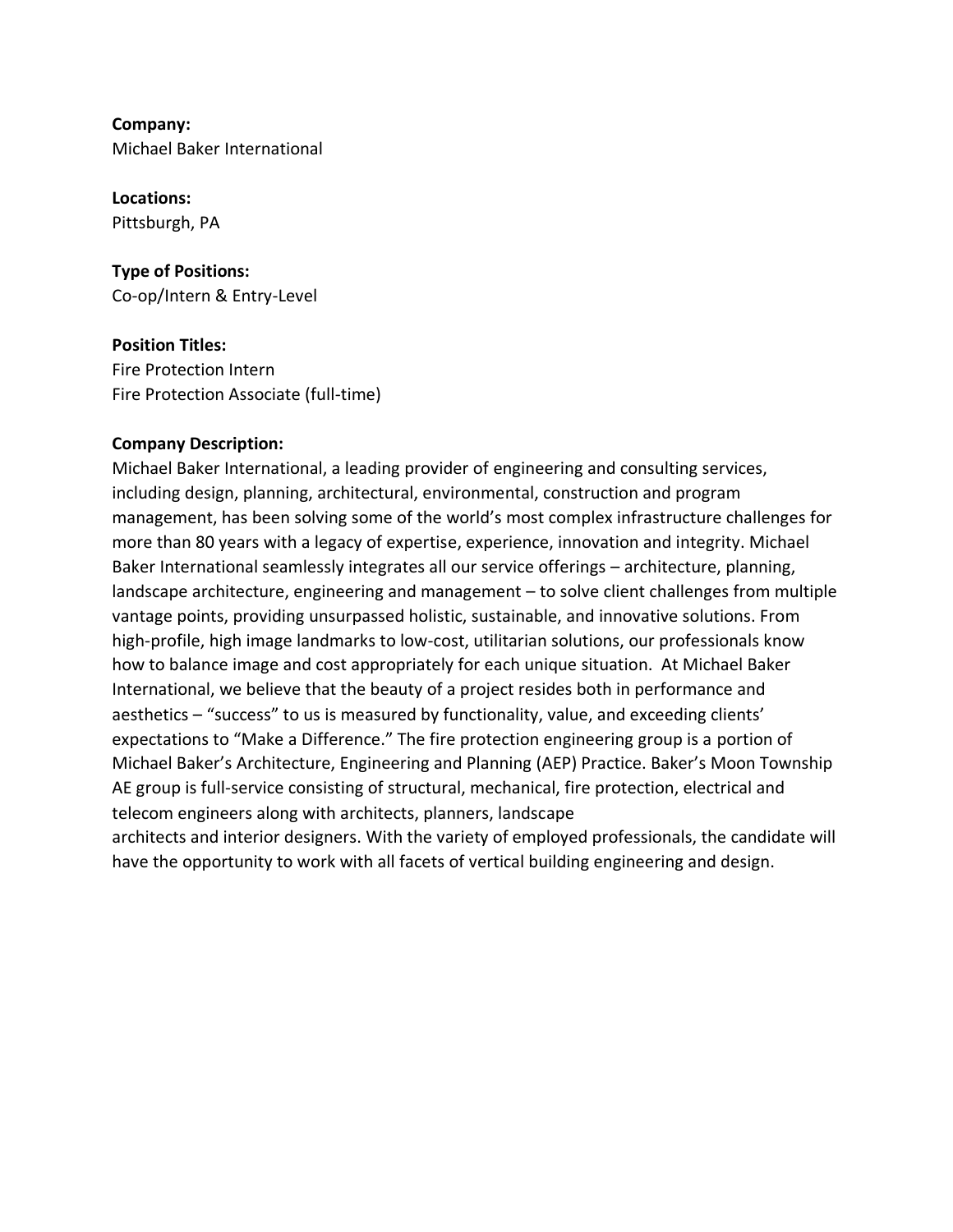**Company:** National Park Service

**Locations:** Across US

**Type of Positions:** Co-op/Intern

**Position Titles:** Structural Fire Protection Intern

# **Company Description:**

The National Park Service (NPS) Structural Fire Program has the challenge and responsibility of protecting thousands of structures, many of which are historic, such as the Statue of Liberty and Independence Hall, and the largest system of museums in the world holding more than 49+ million objects, artifacts, and specimens and 85,000 linear feet of archives.

The National Park Service (NPS) Structural Fire Program, part of the NPS Division of Fire and Aviation Management, is committed to preventing the loss of life and property from the adverse effects of structural fire by maintaining high quality fire prevention, education, and suppression programs.

Structural fire protection is an important part of fulfilling the NPS mission. The NPS enabling legislation, as well as other statutes, charges the Service with preserving and protecting human life and the resources entrusted to its management. These resources include buildings and structures, irreplaceable cultural resources, valuable property, and infrastructure.

NPS maintains a structural fire program capability that meets the diversity and complexity of the different units of the system. The structural fire program provides servicewide policy, standards, operational procedures, and accountability. The program ensures that all areas within the system have an appropriate level of structural fire protection that is provided in a safe and cost-effective manner by qualified personnel.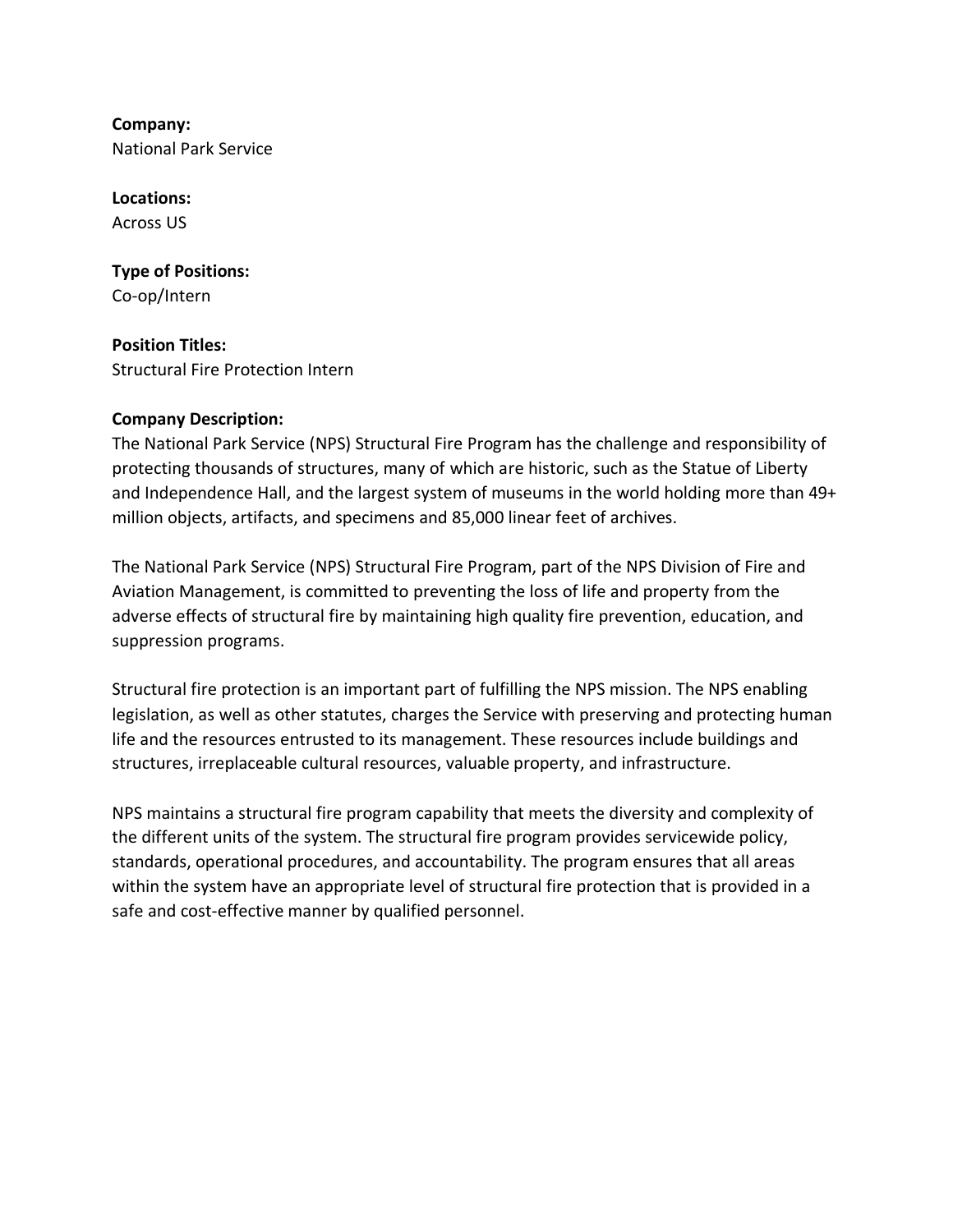**Company:** Page

**Locations:** Austin and Washington, DC

**Type of Positions:** Entry-Level

#### **Position Titles:**

Fire Protection EIT

#### **Company Description:**

At Page, we promise design that makes lives better. We're actively seeking talented people to join an empowered employee environment. With offices in Austin, Dallas, Denver, Dubai, Houston, Mexico City, Phoenix, San Francisco, and Washington DC, Page provides architecture, engineering, interiors and consulting services on large, complex projects around the world. We credit the success of our projects that build communities to the global diversity of our people's backgrounds and experiences. By following our core values in the delivery of our services, we've become – and remain – a vital and respected firm. We're seeking highly creative, committed team members to help us deliver on our promise of making lives better through design. As our market sectors and services grow, we continuously add new opportunities. Will you join us?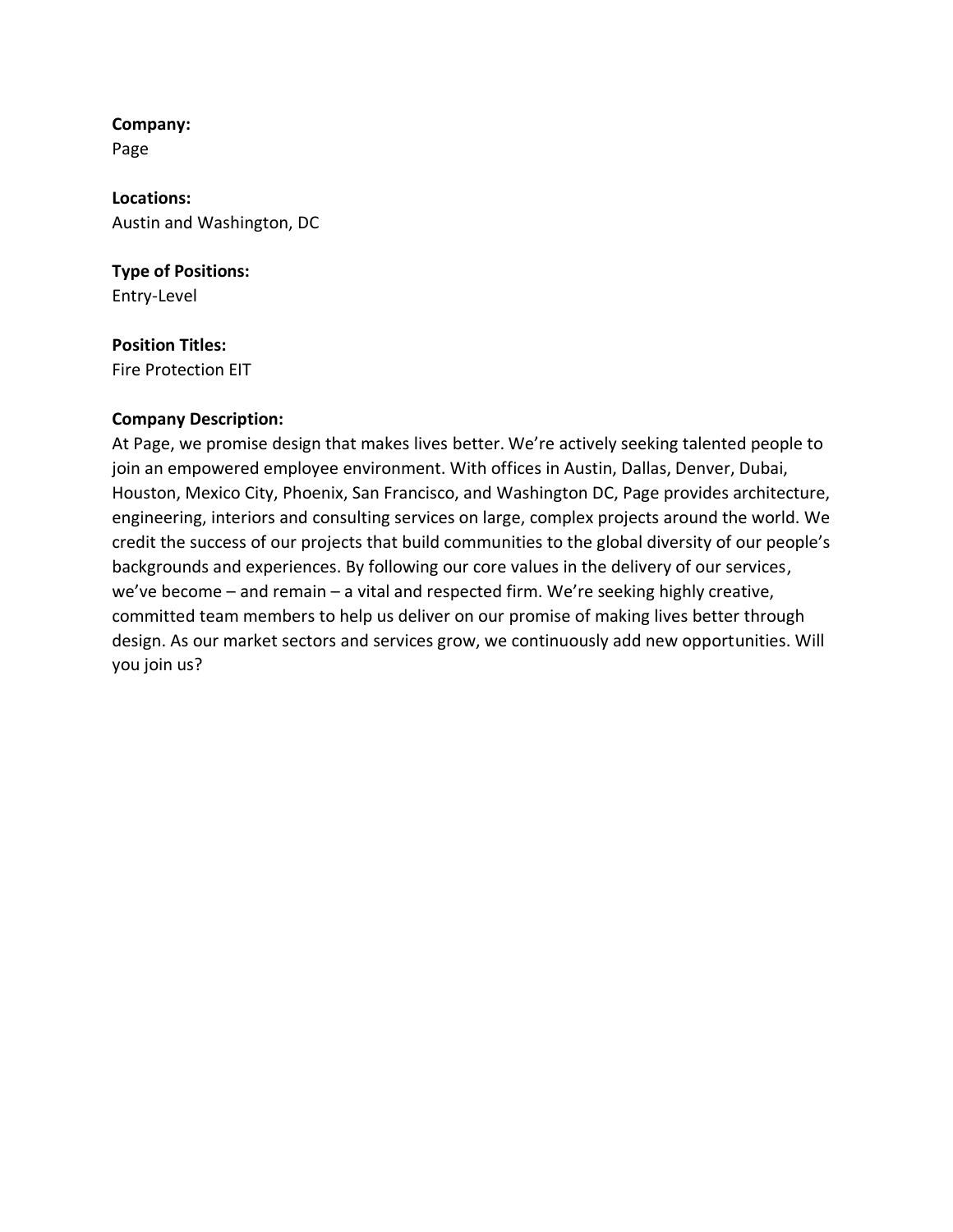**Company:** Poole Fire Protection

**Locations:** Kansas City

**Type of Positions:** Entry-Level

**Position Titles:** Fire Protection Engineer

#### **Company Description:**

Since our founding in 1991, Poole Fire Protection has provided public and private clients with innovative solutions to complex fire and life safety challenges. Our core team consists of licensed fire protection engineers and National Institute for Certification in Engineering Technologies (NICET) certified engineering technicians. They are specifically focused on code consulting, risk analysis, hazard assessment and the design of fire suppression and detection systems.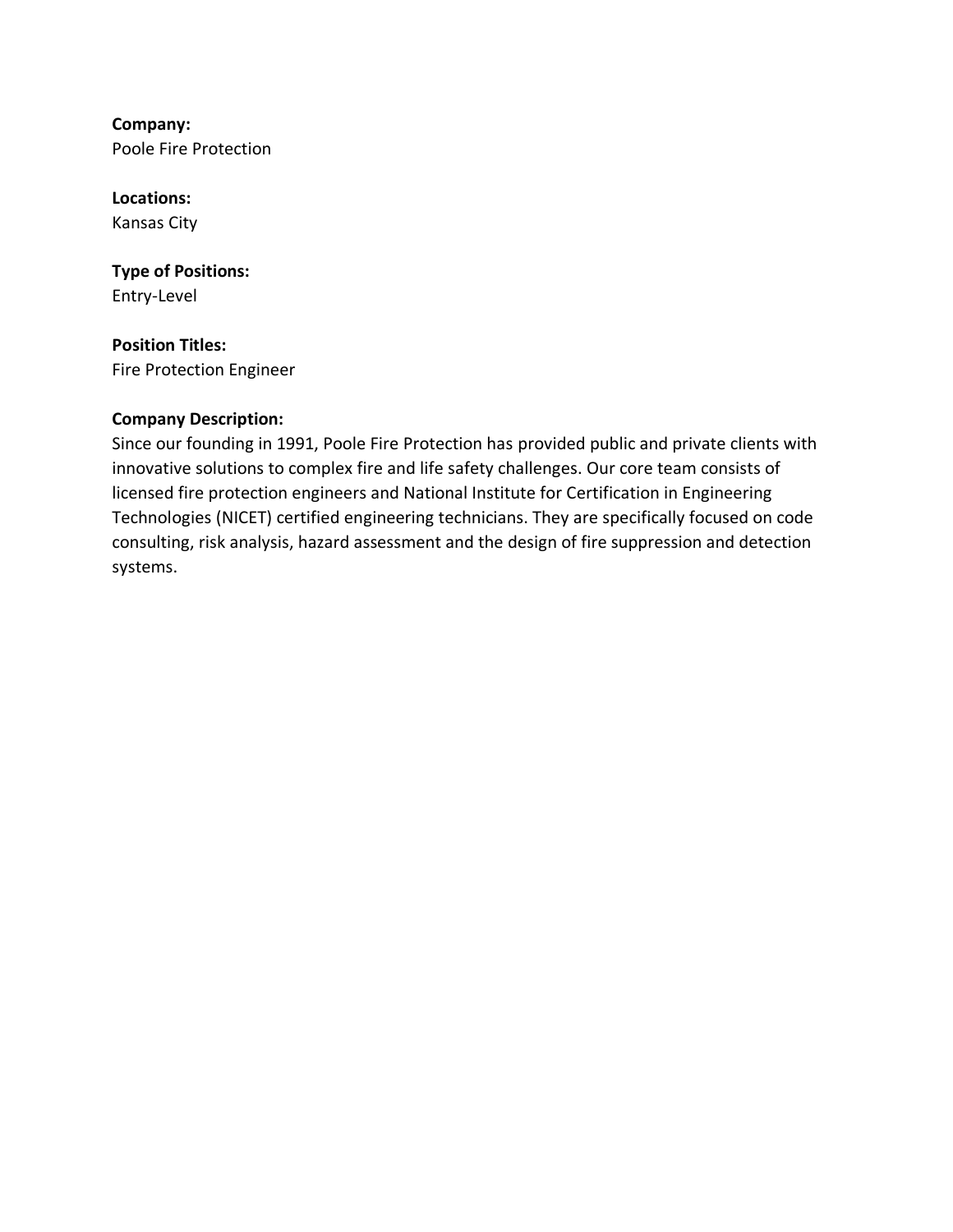**Company:** Rhino Fire Protection Engineering

**Locations:** Reston, VA

**Type of Positions:** Co-op/Intern & Entry-Level

#### **Position Titles:**

#### **Company Description:**

Rhino Fire Protection Engineering, PLLC (Rhino) is a small business enterprise founded in March 2007 by three licensed Fire Protection Engineers with over 68 years of experience at the time of founding. Rhino's sole practice is Fire Protection Engineering, Design, and Consulting. Rhino has been continually conducting fire protection engineering services for 14 years. Rhino FPE combines the customer service of a small business with the capabilities of a large company. All of Rhino's principals as well as all of our engineers are graduates of the highly regarded University of Maryland's Department of Fire Protection Engineering. Senior Professionally Registered Engineering staff in addition to the three partners, add another 70+ years of combined engineering experience, making Rhino FPE a very robust Fire Protection Design, Consulting, and Project Management Team.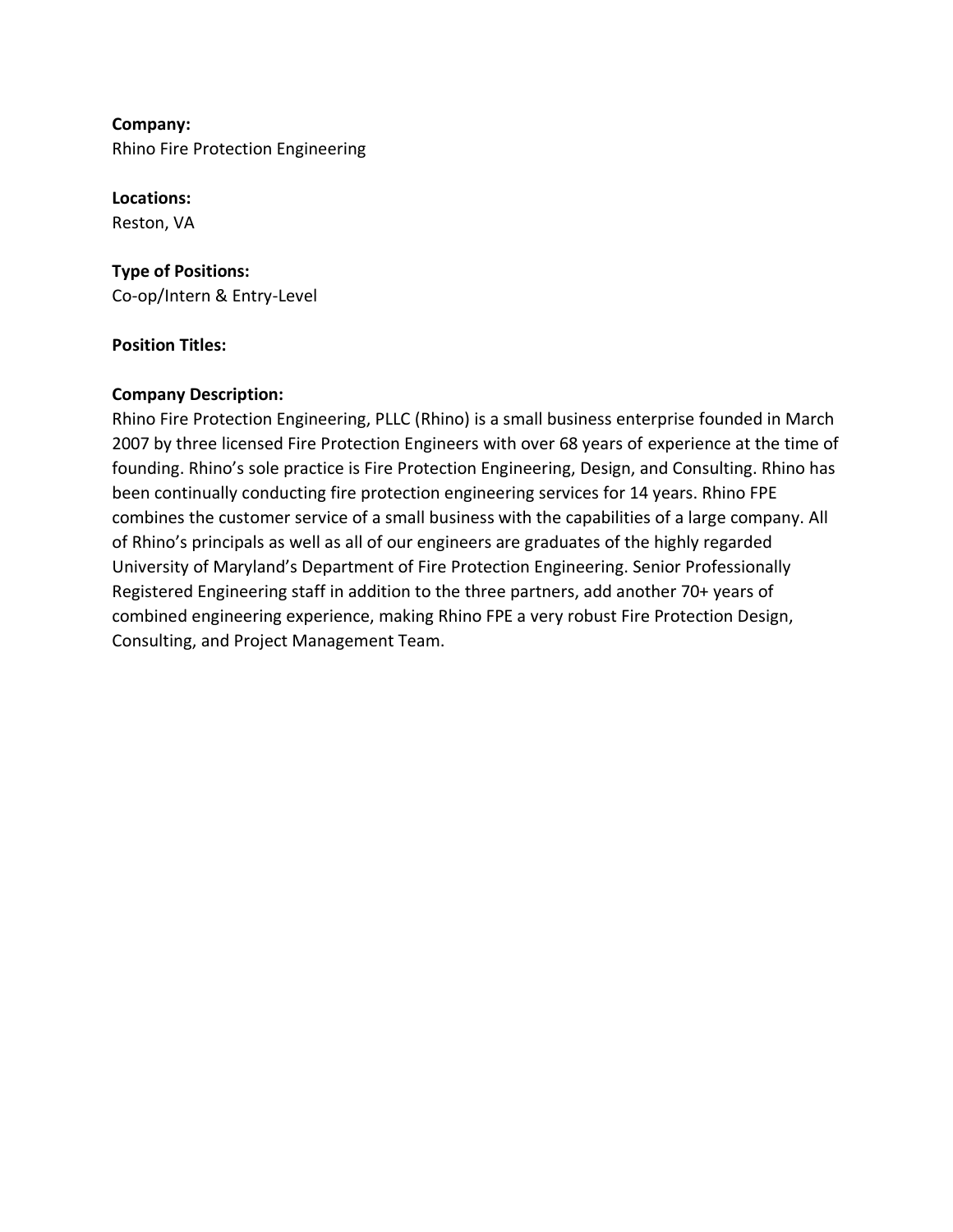**Company:** SLS Fire Consulting

**Locations:** New York, Boston, Miami, Atlanta

**Type of Positions:** Co-op/Intern & Entry-Level

**Position Titles:** Fire Protection Engineer Intern

#### **Company Description:**

SLS is a fire protection and life safety consulting firm that enjoys delivering creative solutions and high-quality services for national and international clients. Our client base and collaboration network of developers, property owners, construction professionals, and authorities having jurisdiction understand the power of keeping communities safe while maintaining excellence in design and architectural vision.

As industry experts, we take pride in our work. Our professionally certified team consists of registered Fire Protection Engineers, Mechanical Engineers, Electrical Engineers, Architects and Construction personnel.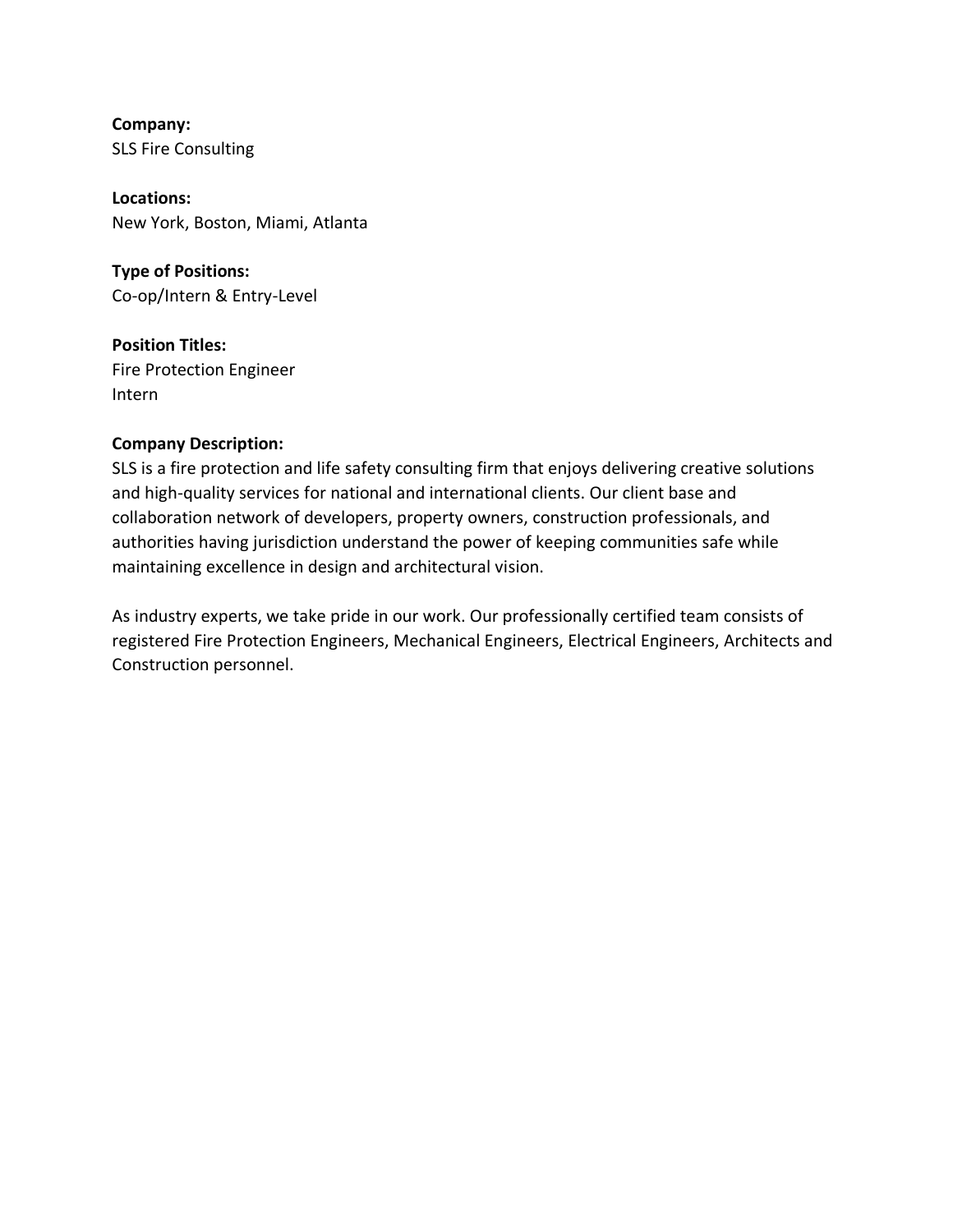SmithGroup

# **Locations:**

Washington, DC

#### **Type of Positions:**

Co-op/Intern & Entry-Level

#### **Position Titles:**

#### **Company Description:**

SmithGroup is an award-winning, multinational integrated design firm with a team of 1,200 experts across 15 offices in the U.S. and China. We employ research, data, advanced technologies and design thinking to help clients solve their greatest challenges. Our specialists develop beautiful, sustainable, future-focused solutions for healthcare providers, science and technology organizations, higher education and cultural institutions, urban environments, diverse workplaces, mixed-use and waterfront developments, and parks and open spaces. We are deeply committed to our promise to Design a Better Future - for our clients, communities and employees.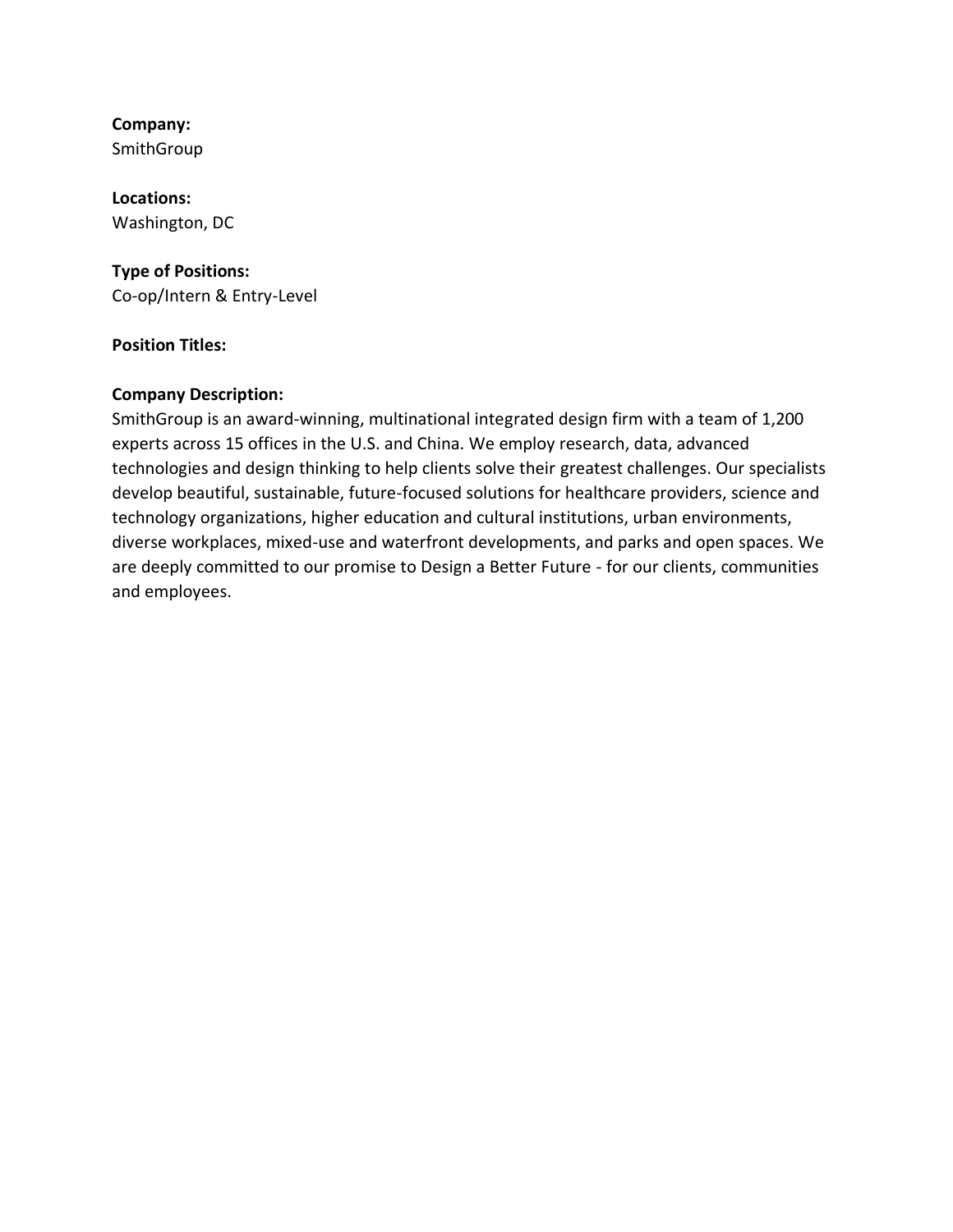**Company:** Southland Industries

**Locations:** Laurel, MD , Dulles, VA

**Type of Positions:** Co-op/Intern & Entry-Level

**Position Titles:** Fire Protection Design Intern Design Engineer I

#### **Company Description:**

Founded in 1949, Southland Industries is one of the nation's largest MEP building systems experts providing innovative yet practical solutions through a holistic approach to building performance. Advocating a design-build-maintain model, Southland specializes in the design, construction, and service of mechanical, plumbing, fire protection, process piping, automation and controls systems, as well as comprehensive energy services needs.

With extensive industry documentation on the benefits of a holistic and collaborative approach, Southland is well versed in methods such as integrated project delivery, design-build, and design-assist. Our innovative engineering solutions not only achieve the multifaceted goals of performance, energy, sustainability, quality, time and resources, but also reduce overall cost as the constructability of our designs is confirmed in-house. From leading expertise in building information modeling to prefabrication and modular design experience, our practical solutions address lean principles, speed to market, and alternative construction strategies while enhancing value.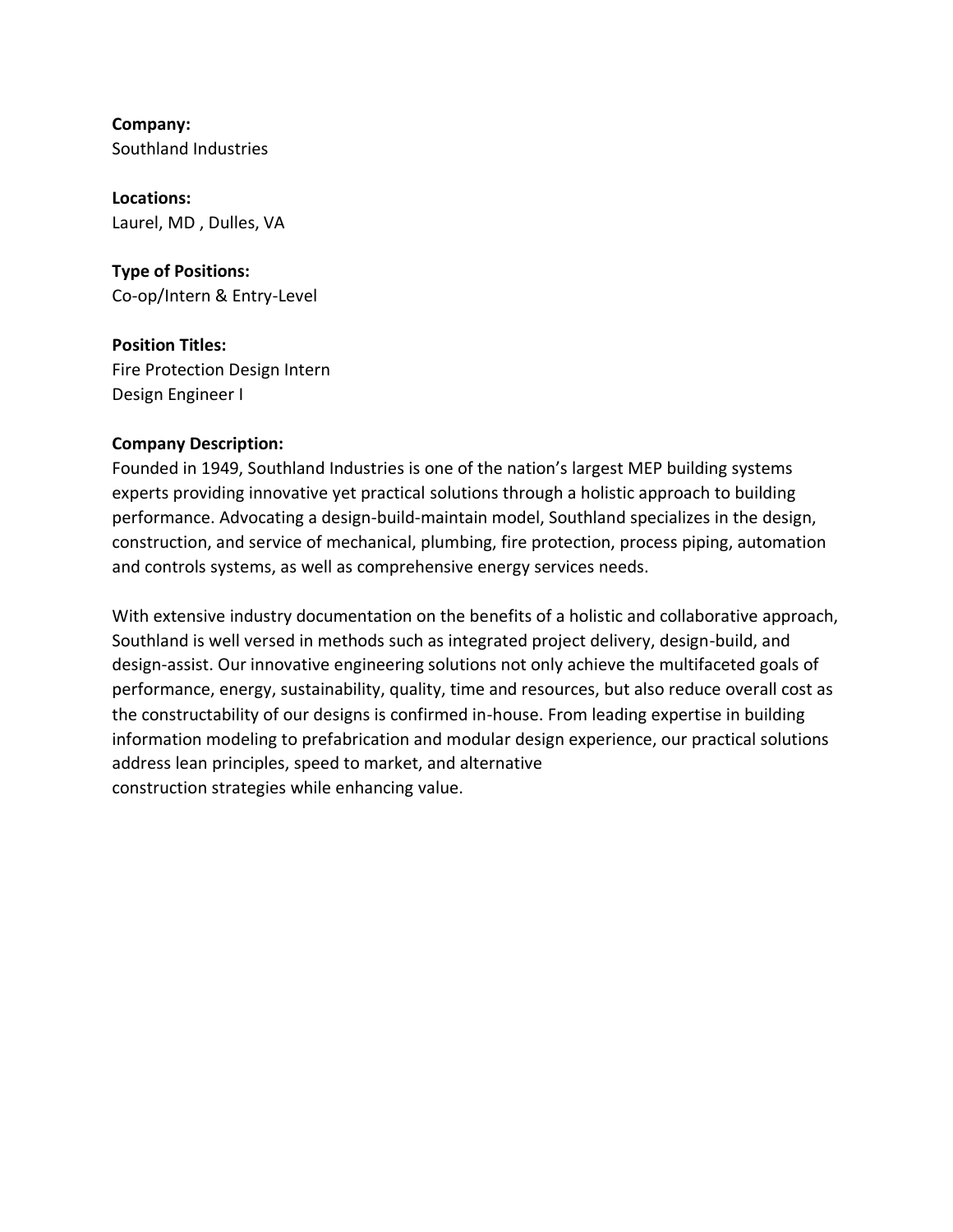**Company:** Stanton Engineering Services

**Locations:** Columbia, MD

**Type of Positions:** Co-op/Intern & Entry-Level

**Position Titles:** Intern, Junior Engineer

#### **Company Description:**

Stanton Engineering Services is a full service fire protection engineering firm founded in 1989. We provide design, survey, and testing services to a wide variety of Government and private sector clients. Our engineers have worked on projects of every occupancy classification, with focuses in the health care, federal, and mission critical sectors.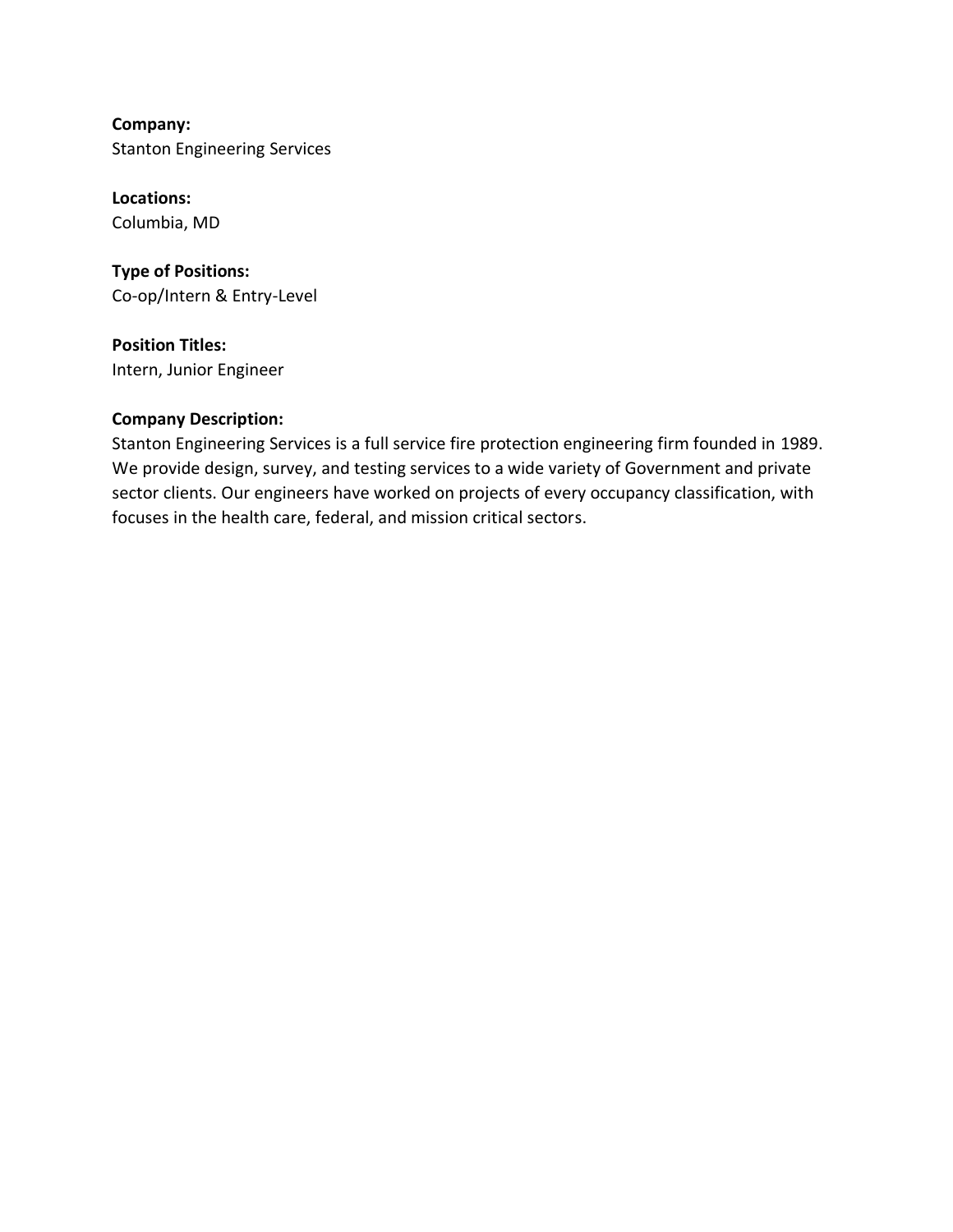**Company:** Summer Consultants

**Locations:** McLean, VA or Greenbelt, MD

**Type of Positions:** Entry-Level

**Position Titles:** Fire protection designer/engineer

#### **Company Description:**

Summer Consultants is a well-established fire protection as well as mechanical, electrical, and plumbing engineering consulting firm that leads AE teams in building renovations and modernizations. We are the prime consultant on over 70% of our projects, providing designs for the Federal Government, universities, and institutions. We design building systems to improve and enhance occupant safety and comfort, focusing on fire alarm, life safety, HVAC, controls, power, and lighting systems. Summer Consultants has designed renovations for the White House, US Capitol, Thomas Jefferson Memorial, Library of Congress, Walter Reed National Military Medical Center, and the US Naval Academy, among many notable locations. Our mentorship program helps young professionals learn on the job quickly and efficiently, ensuring that you'll never feel lost or anonymous. We are headquartered in the Washington, DC area with offices in Raleigh, NC; Virginia Beach, VA; and Newark, DE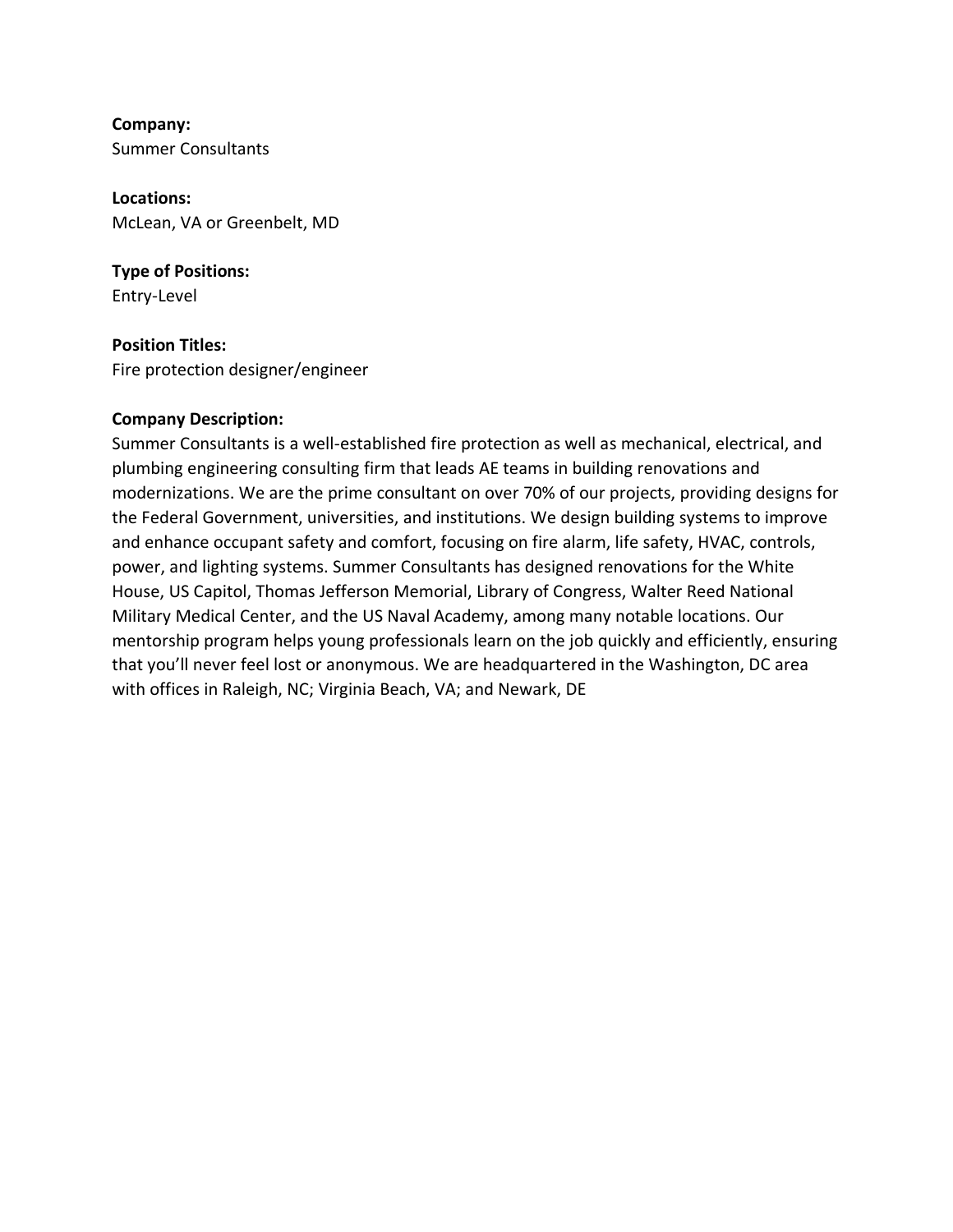**Company:** Telgian Engineering & Consulting

**Locations:**

Wilmington, DE, Chicago, IL, Atlanta, GA, Seattle, WA, Irvine, CA, Phoenix, AZ

**Type of Positions:** Co-op/Intern & Entry-Level

#### **Position Titles:**

CAD Operator Fire Suppression Designer Fire Alarm Designer Fire Protection Consultant Fire Protection Engineer

#### **Company Description:**

Telgian Engineering & Consulting (TEC) is a full service global engineering and risk mitigation consultancy specializing in complex, multi-discipline public and private sector projects. TEC provides professional services related to the protection of people, property, information and organizational mission against preventable losses. TEC professional service offerings include emergency management / operations continuity, environmental / health / safety, fire protection engineering / life safety, risk management / loss control, security / compliance, and related engineering services / sustainable (LEED) design.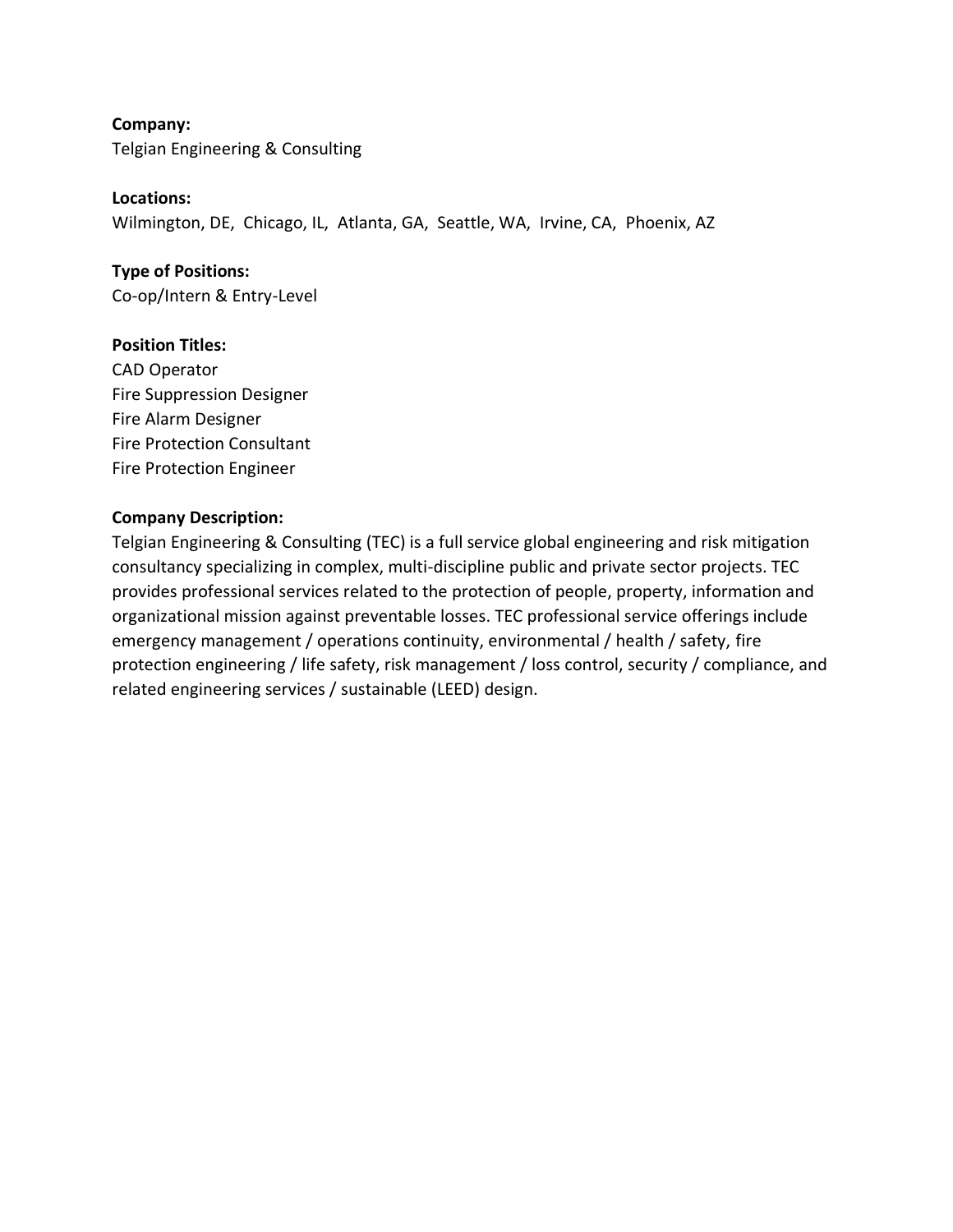TERPconsulting

#### **Locations:**

Baltimore, Denver, Las Vegas, Los Angeles, New York City and Phoenix

#### **Type of Positions:**

Entry-Level

#### **Position Titles:**

TERPconsulting is always on the look-out for outstanding fire and life safety team members. Our positions include interns, consultants, engineers and designers.

#### **Company Description:**

Established in 2010, TERPconsulting is a fire protection engineering and code consulting firm with five (5) offices nationwide. Our offices are located in Baltimore, Denver, Las Vegas, Los Angeles, and Phoenix.

At TERPconsulting we don't just apply the code, we take into consideration the larger picture and assist building owners and architects with the best possible solutions for overall fire/life safety. We work closely with the Authority Having Jurisdiction (AHJs) to ensure owner's interests are well represented. We assist with all phases of the project from a fire safety point of view, including design and review, through construction services and special inspections. We're a medium-sized firm with large firm project experience and a small firm feel.

Our professional engineers are licensed in 44 states, the District of Columbia, and Puerto Rico, while our remaining technical staff are certified by the National Institute for Certification in Engineering Technologies (NICET) in Fire Alarm Systems, Water-Based Systems Layout, and Special Hazards Systems to varying levels.

Our team consists of ten licensed engineers, 14 technical staff, and five administrative members.

We excel at coordinating fire protection and life safety features into the overall building design, accounting for building aesthetics, function and cost while balancing building and fire code requirements.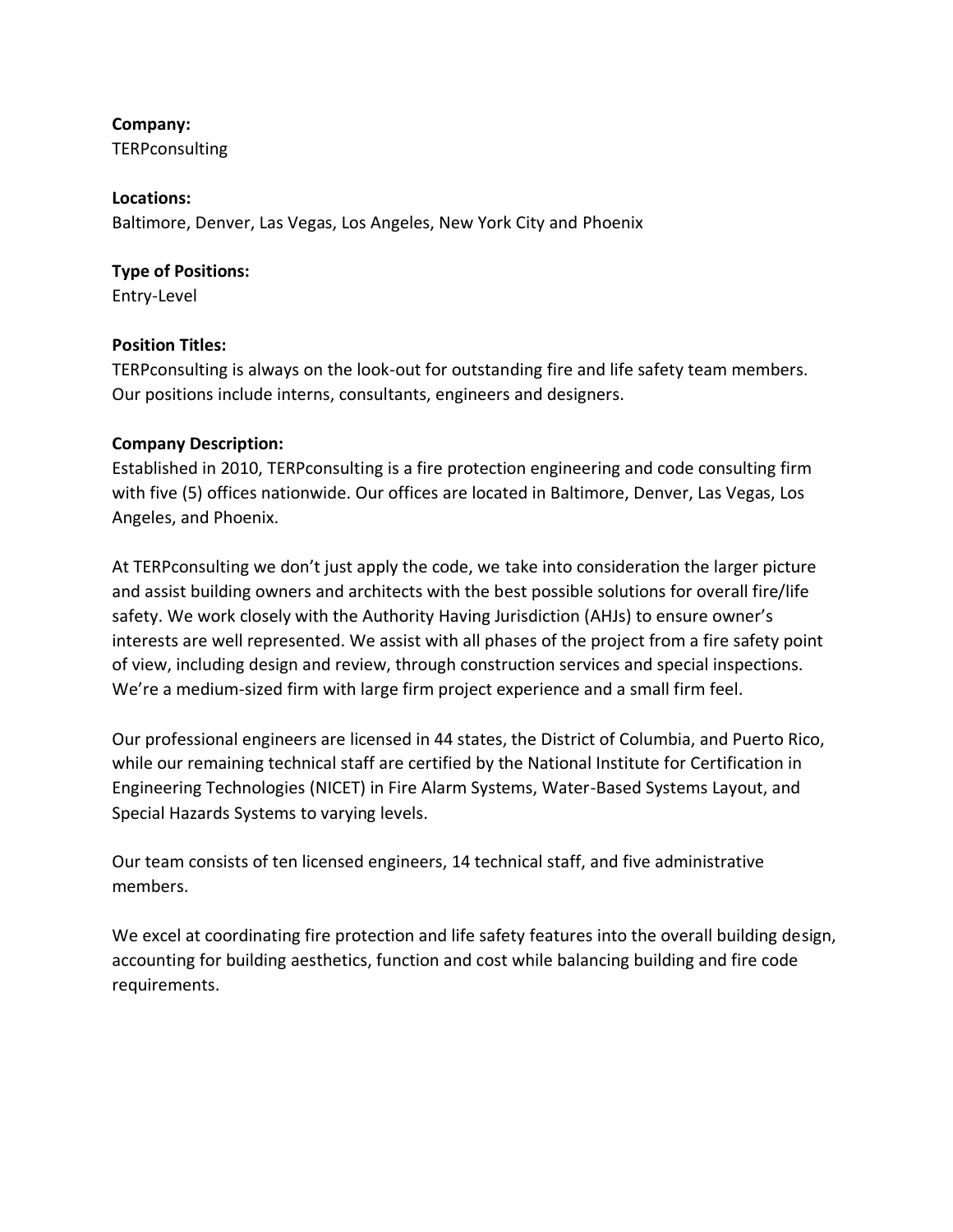US Department of State - Overseas Buildings Operations

#### **Locations:**

DMV Area

# **Type of Positions:**

Entry-Level

# **Position Titles:**

This information is not yet available!

#### **Company Description:**

#### Who We Are

The Bureau of Overseas Buildings Operations (OBO) directs the worldwide overseas building program for the Department of State and the U.S. Government community serving abroad under the authority of the chiefs of mission in concert with other State Department bureaus, foreign affairs agencies, and Congress. OBO sets worldwide priorities for the design, construction, acquisition, maintenance, use, and sale of real properties and the use of sales proceeds.

#### Mission & Vision

OBO provides safe, secure, functional, and resilient facilities that represent the U.S. government to the host nation and support the Department's achievement of U.S. foreign policy objectives abroad. These facilities represent American values and the best in American architecture, design, engineering, technology, sustainability, art, culture, and construction execution.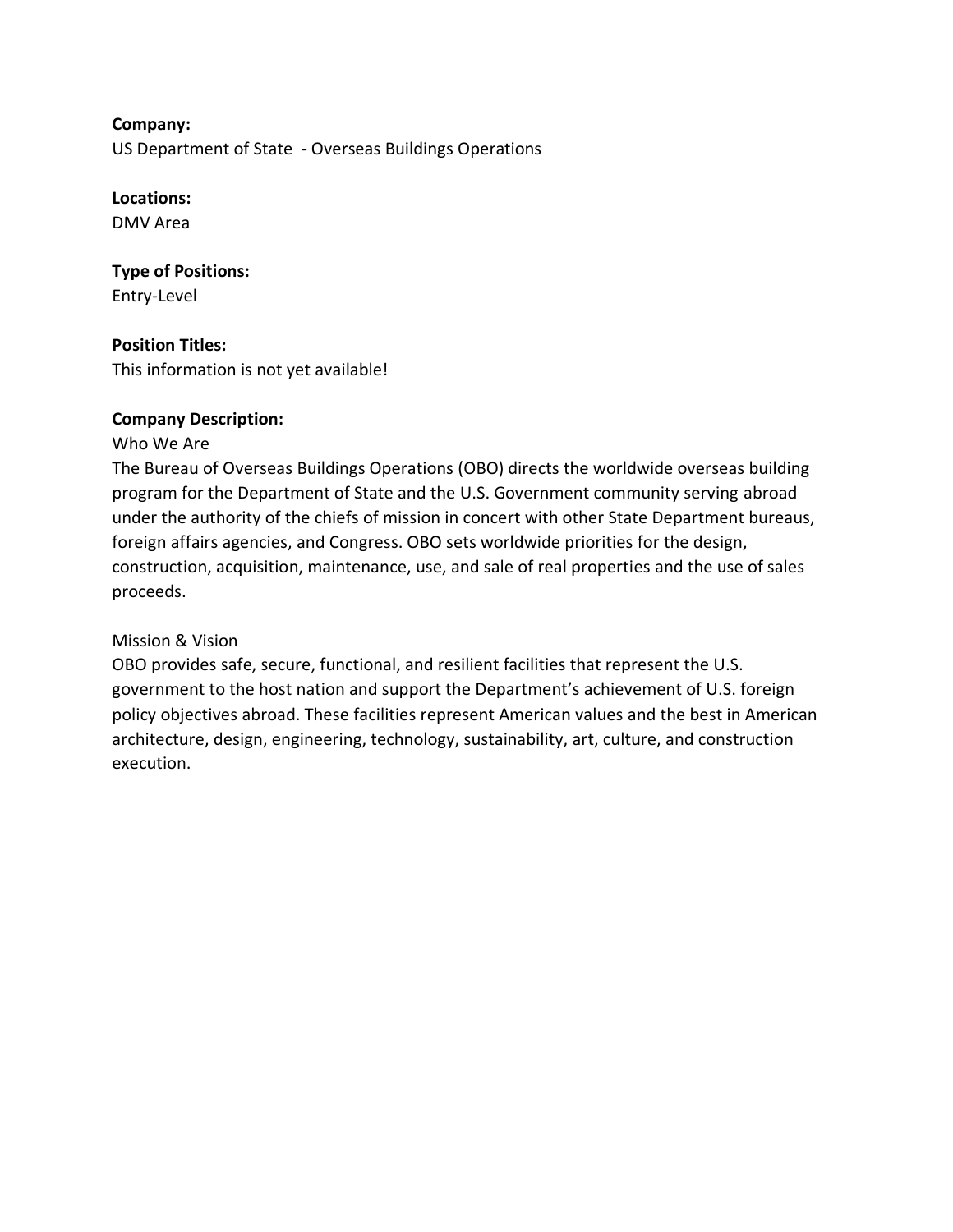VICTAULIC

**Locations:** Easton, PA, Relocation andcorporate housing

# **Type of Positions:**

Co-op/Intern

# **Position Titles:**

Summer Interns 2022 Application Engineers

#### **Company Description:**

Victaulic is a global leader in mechanical pipe joining innovations and is the world's leading producer of mechanical pipe joining solutions. The company has 13 manufacturing facilities and 28 branches worldwide with 4,400 employees who speak 43 languages across the globe. With over 2000 global patents, Victaulic solutions are at work in more than 140 countries across diverse business lines including oil and gas, chemical, mining, power generation, water and wastewater treatment, military and marine, as well as commercial building and fire protection. Since the 1950's Victaulic has been providing ground-breaking fire protection products and system solutions for challenges faced by engineers, contractors, property managers and fire marshals. Victaulic is a leading fire protection manufacturer of innovative fire products and fire - fighting systems including fire sprinklers, fire extinguishing and fire suppression systems, pipe couplings and fittings, and flow control valves. These products are used in commercial, infrastructure and industrial applications to protect people and property.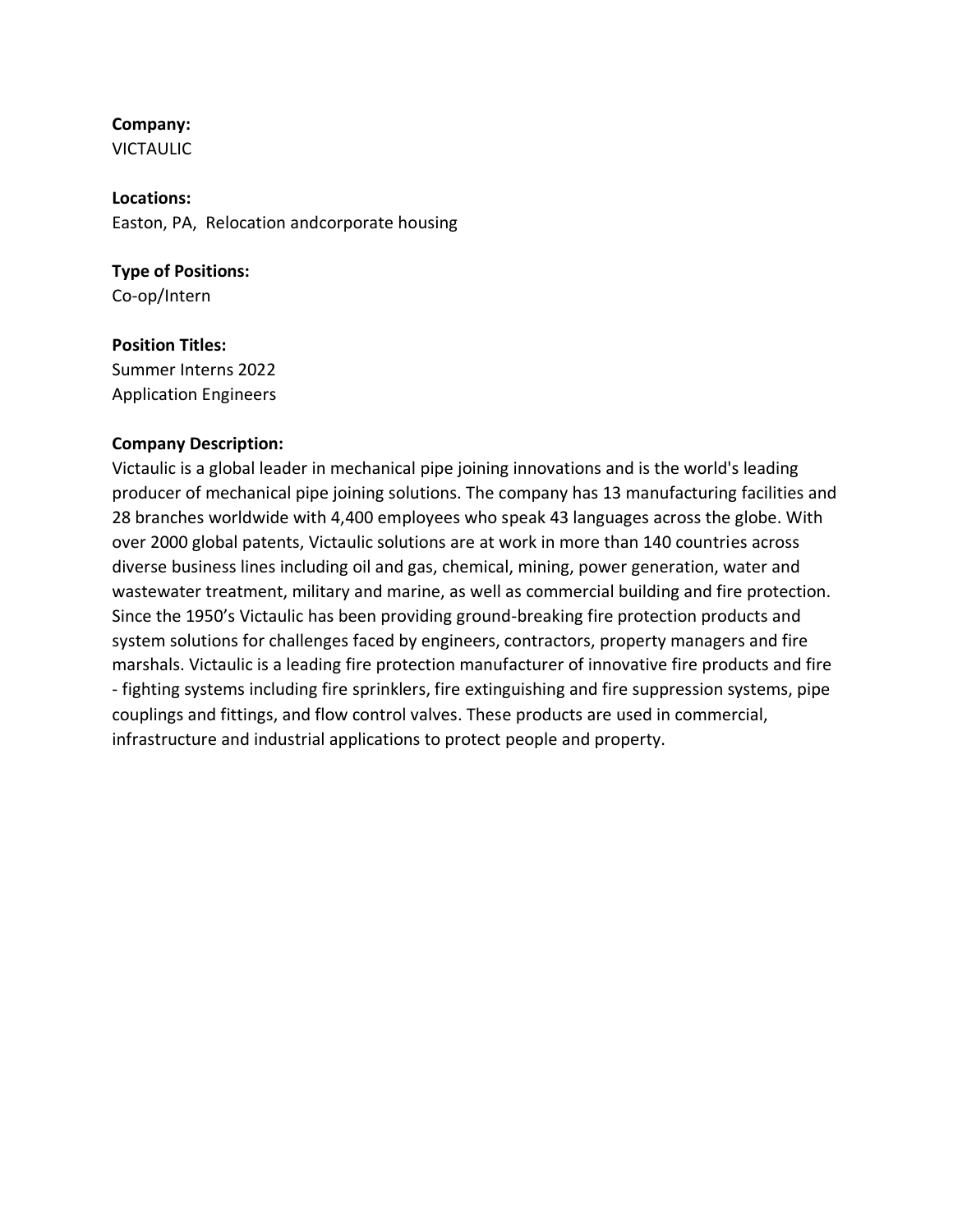**Company:** Wiss, Janney, Elstner Associates

**Locations:** Nationwide

**Type of Positions:** Co-op/Intern & Entry-Level

**Position Titles:** Fire Protection Summer Internship - Nationwide Entry Level Fire Protection Associate - Nationwide

#### **Company Description:**

Wiss, Janney, Elstner Associates is a global firm of engineers, architects, and materials scientists committed to helping clients solve, repair, and avoid problems in the built world.